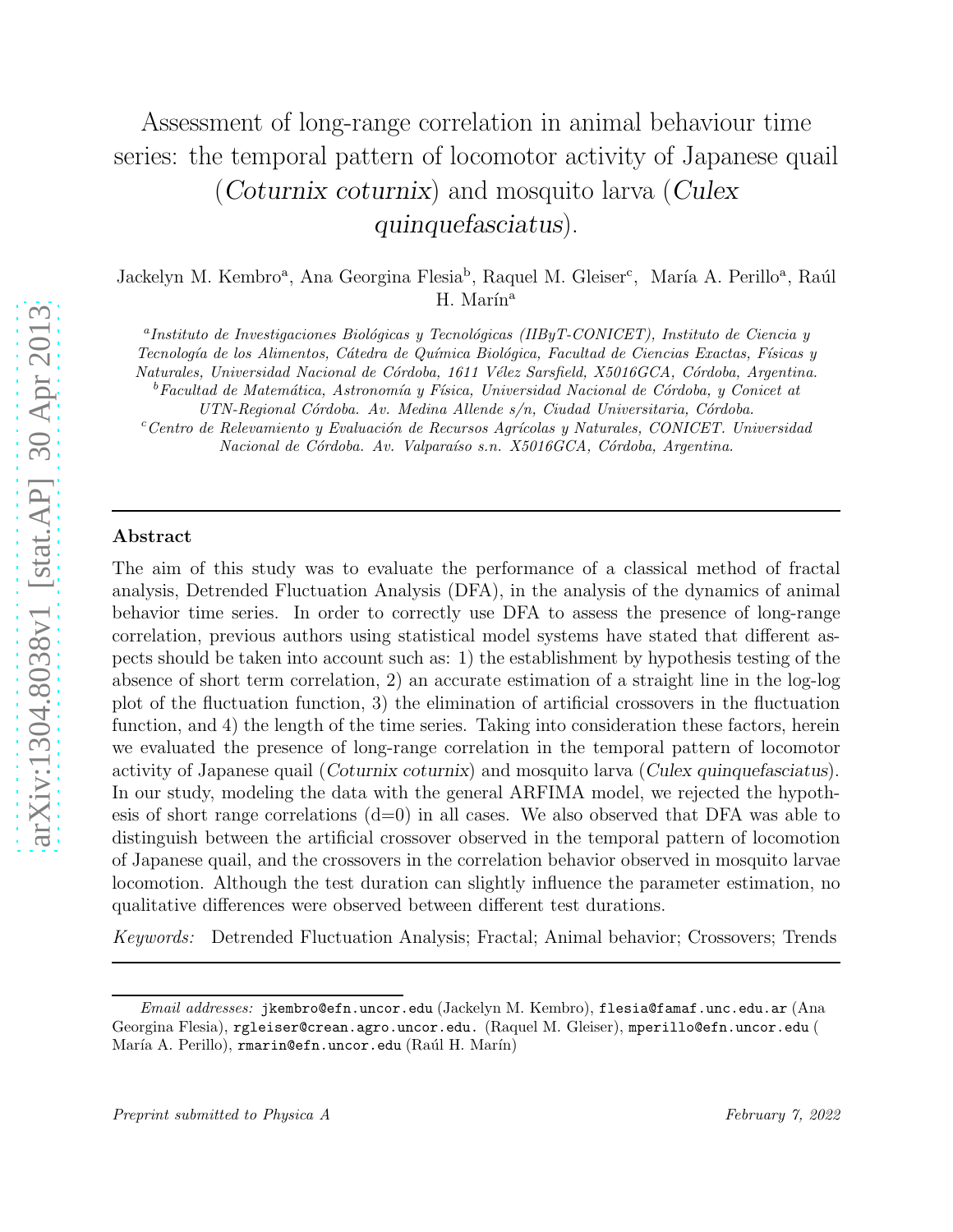# 1. Introduction

Fractal analysis, such as Detrended Fluctuation Analysis (DFA), has successfully been applied in biology to such diverse fields of interest such as DNA  $[1]$ , heart rate dynamics  $[2]$ , 3], neuronal discharges [4], human gait [2, 5, 6], and animal behavior [7-12]. In particular, fractal analysis has been used to evaluate the temporal dynamics of animal behavior in a wide variety of situations and species, ranging from the swimming patterns of Copepoda [13] to social behavior of chimpanzees [7] and even human walking patterns [2, 5, 6]. Various animal behaviors have been shown to present long-range correlations (i.e. for large time lags, the autocorrelation function of such long-memory processes decays according to a power-law and hence exhibits scaling with a characteristic scaling exponent [14], see below). In this context, DFA has emerged as an effective tool to measure the temporal organizational complexity of animal behavior [15, 16], due mainly to the facts that it could be applied to non stationary time series and because it is able to eliminate trends in data. For example, DFA has been found useful to detect subtle changes in behavioral patterns due to sublethal doses of the toxic compound [17], or stressful events [18-20] that could go undetected by conventional behavioral analyses which are often limited to measures of the mean duration or frequency of particular behaviors [10].

Although DFA is used to evaluate temporal patterns of animal behavior, there are some important considerations that must be taken into account for the correct interpretation of results. It is crucial to understand the intrinsic dynamics of the system under study when applying DFA. First, it should be considered that one of the common challenges is the existence of crossovers in the fluctuation function (i.e., a change in the value of  $\alpha$  for different ranges of scales) [4, 21]. A crossover may arise from actual changes in the correlation properties of the signal at different time scales (i.e., two levels of complexity), or from trends (a smooth and monotonic or slowly oscillating pattern caused by external effects) that were not correctly eliminated by the DFA [22, 23]. The existence of trends in time series generated by biological systems is very common and almost unavoidable [22]. For this reason, efforts should be made to systematically study the trends in time series data (for complete review see Hu et al. [22]; Kantelhardt et al. [23]). However, most of the biological studies that use DFA do not appear to consider the presence of trends of orders higher than one in their time series.

Second, Maraun et al. [14] proposed that when using DFA, long-memory should not be assumed a priori but must be established. To reliably infer power-law scaling of the fluctuation function, a straight line in the log-log plot has to be established. This requires the investigation of the local slopes [14]. However, finite datasets bring along natural variability. To decide if a fluctuating estimation of the slope should be considered as being constant, empirical confidence intervals must be calculated for a long-range and a simple short-range correlated model [14]. To the authors knowledge, this has never been applied to animal behavior time series.

Third, the duration of the test and sampling frequency are of vital importance in animal behavioral studies. Many animal behavioral studies last only five or ten minutes. Longer durations are not always possible because behavioral pattern and experimental conditions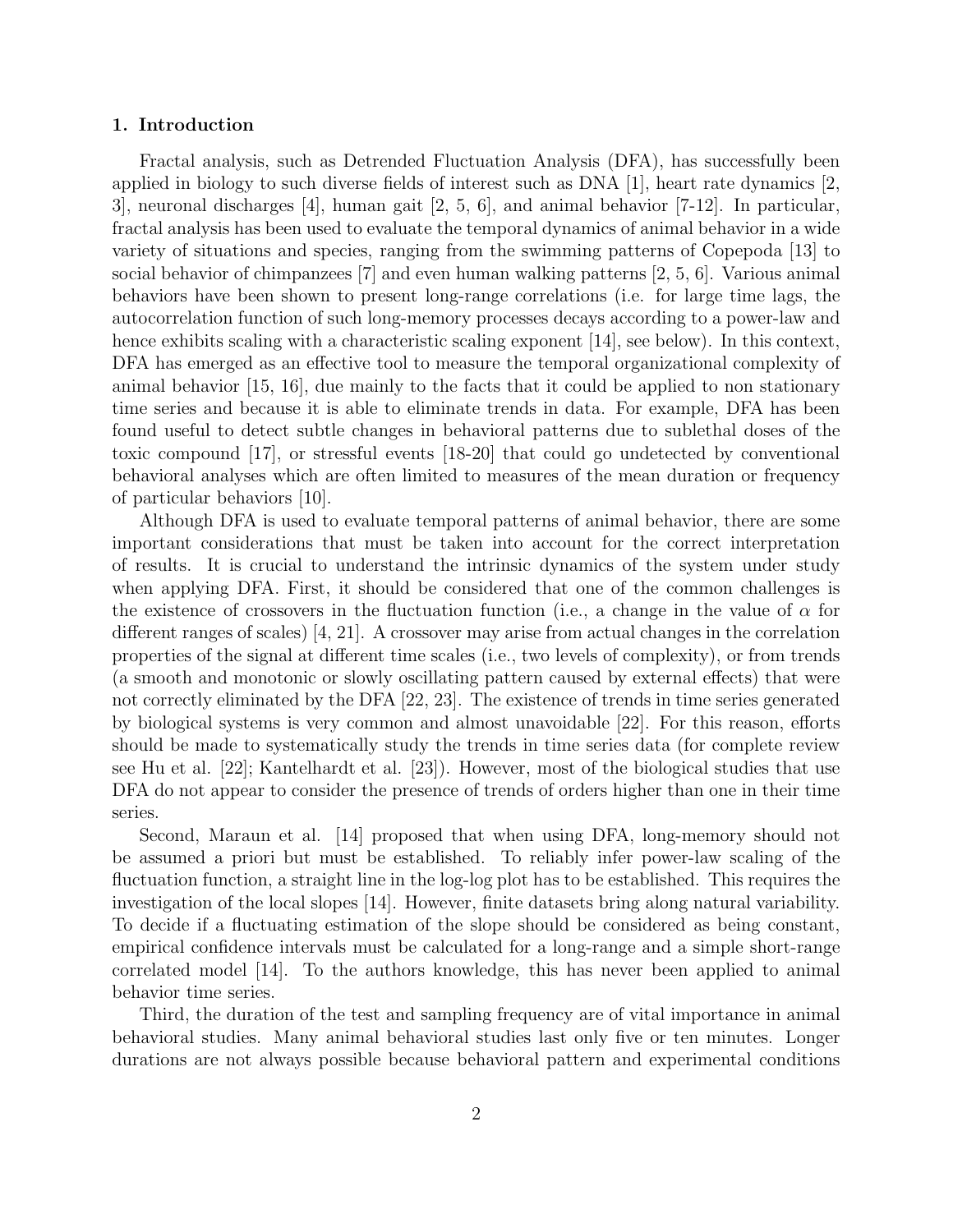can change through time. For example, behavioral studies often focus on studying animals in novel, stressful environments where the animal can adapt over time, or they evaluate response to a drug or toxin which metabolizes in the organism resulting in the blood concentration changing over time. In addition, animal behavior is subject to circadian rhythms, and exhaustion if forced to perform a certain behavior over a prolonged period of time. The sampling frequency of the behavior also has limitations. In the case of evaluating locomotor activity, the sampling interval cannot be shorter than the time it takes the animal to take a step. Hence, there are empirical limitations on the number of data points a behavioral time series can have. Studies that use DFA to evaluated changes in the correlation properties of a behavior due to stressors or age, many times have around 1400 - 7200 data points [5, 6, 9, 10, 12, 17, 19, 20], for example representing test durations no longer than 1 h, with sampling intervals between 0.3 to 1 s. The length of the time series is also important to accurate estimate the scaling parameters and in evaluating whether the process presents short-range or long-range correlation. In a short memory processes, the slope of the fluctuation function converges to  $\alpha = 0.5$  for time scales large enough. However, for a finite set of data, a priori one cannot be sure that the series is long enough to show this plateau. Therefore, for a process with unknown correlation structure, it is misleading to use  $\alpha > 0.5$  as evidence for long-memory (see Section 3.2 for further details) [14], especially when the time series is short. In other words, it might be possible that the record is too short to exhibit a plateau with  $\alpha = 0.5$ . Herein, the effect of the duration of the behavioral time series on estimation of scaling parameters will be evaluated.

Forth, in a previous study [18-20] in Japanese quail, we have shown that long periods of inactivity (relative to the total duration of the test) caused by a heighten fear response can result in a loss of the typical monofractal pattern. Thus, it is important to consider this factor when evaluating behavioral time series with DFA.

In this paper, we study the use of fractal analysis to evaluate the temporal dynamics of the locomotor pattern in two very different animal models, Japanese quail (Coturnix coturnix) and larvae of Culex quinquefasciatus mosquito. The Japanese quail is a bird that principally walks, although in certain stressful conditions can make short flights. On the contrary, the larvae of Culex quinquefasciatus mosquito dwell in the water, feeding on organic material in the water, and must come to the surface to breath. The paper is organized as follows: In the next section the experimental details are described. In Section 3, first, we investigate the slopes in the fluctuation function and determine empirical confidence intervals for a family of correlated models, the  $ARFIMA(p,d,q)$  models. In Section 4, first we systematically study different orders of the DFA technique to assess the presence of trends in the data time series. Second, we investigate the local slopes in the fluctuation function of DFA. Third, we evaluate the effect of test duration on the estimation of the DFA self-similarity parameter,  $\alpha$ . Section 5, compares DFA with a different fractal analysis that has been used in animal behavior studies, Frequency distribution of behavioral events or symbolic analysis [13, 24-26]. We summarize the results in Section 6.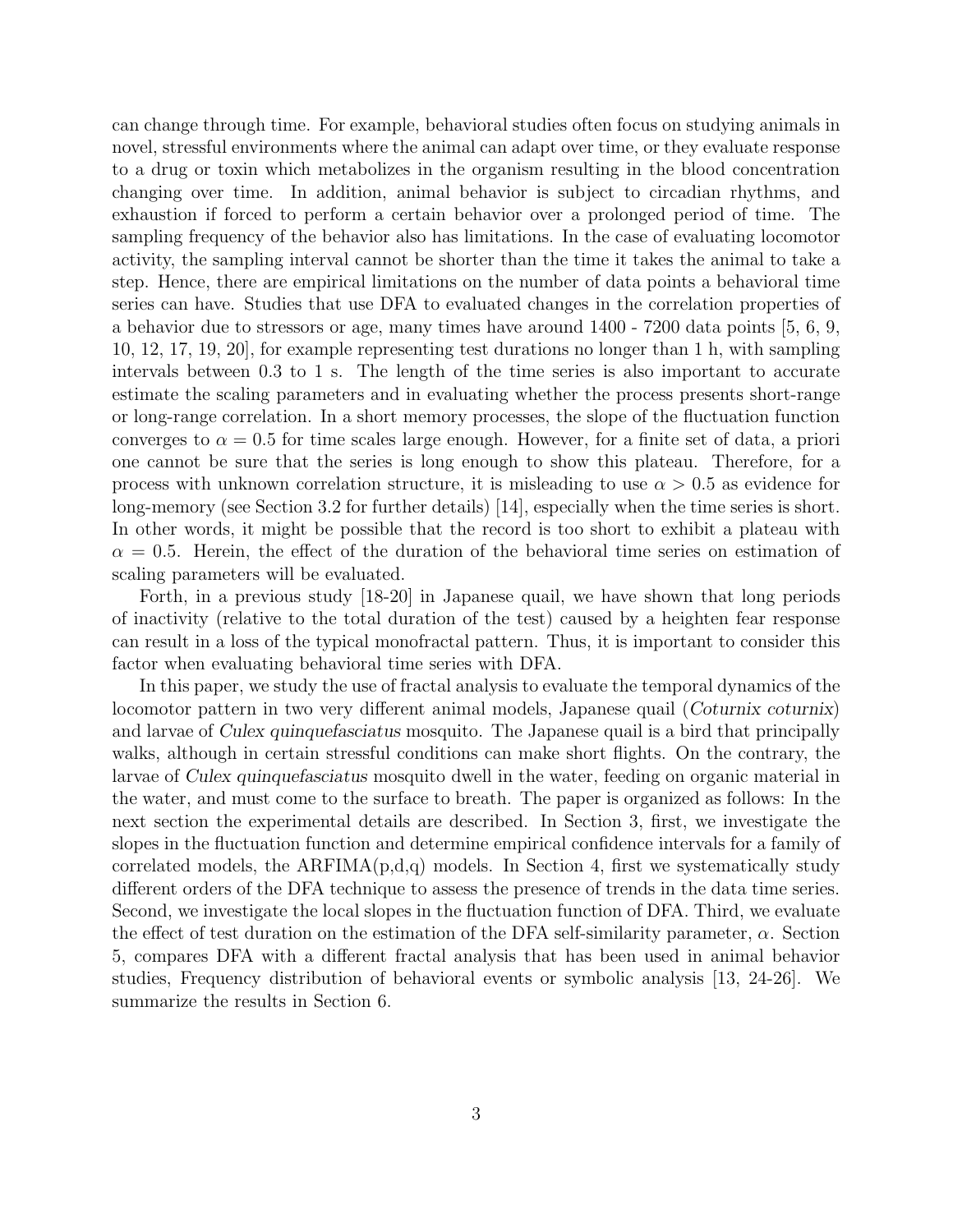#### 2. Experimental setting and data recording

Japanese quail were reared following Kembro et al. [27]. At 31 days of age, 4 female and 4 male quail were individually housed in a white wooden box measuring 43 x 41.7 x 46 cm (length x width x height). Each box had a sand floor, a wire-mesh roof (5 cm grid) and a video camera placed 1.3 m above the box. Coincident with placement into their boxes, birds were switched to a quail breeder ration (20% CP; 2900 Kcal ME/kg) and water was continued ad libitum. Quail were subjected to a daily cycle of 14 hours light (between 6:00 and 20:00):10 hours dark during the study. The next day (32 days of age) the animal's behavior was recorded onto computer during 12 consecutive hours, from 07.00 to 19.00 hours. During this observation period, the experimenter did not enter the room.

Forth instar Culex quinque fasciatus larvae were reared in the laboratory (following [28]). Seven larvae were individually and simultaneously tested in identical experimental glass boxes (4 cm x 4 cm x 16 cm) with one transparent and 3 white vertical walls. The seven boxes were lined approximately 3 cm apart, so that each larva could not visualize the larvae in the next neighboring box. These seven larvae were assigned to one of two treatments that differed in the type of water used during the experiment, distilled water or source (water from the container the larvae were raised in). The assay was recorded during 3 hours with a video camera installed directly in front of the boxes. The test duration was chosen in order to minimize the effect that a lack of food supply could have on locomotor activity. During this observation period, the experimenter remained out of the room to minimize disturbances.

The locomotor activity of the animal was determined from the video recordings using the ANYMAZE computer program. The X, Y coordinates of the animal were recorded at 1/2 second (quail) or 1/3 second time interval (mosquito larvae). A value of 1 represented the animal moving during the time interval (and the distance ambulated was also recorded), or alternatively a 0, representing immobility, was assigned if the animal did not move during the time interval. Thus, a time series  $(x<sub>i</sub>)$  of the locomotor activity during the test was constructed for each animal, with a total  $N$  of 86400 or 32400 data points, quail or mosquito larvae respectively. The following variables were measured for each animal:

• Percentage of total time ambulating:

$$
t\% = \frac{\sum t_i}{N}.100
$$

where  $t_i$  is the time interval (s) in which the animal is ambulating and N is the total number of data points of the test (s).

- Ambulation event: interval of time  $(> 0.6 \text{ s})$  in which the animal moves continuously.
- Immobility event: interval of time  $(> 0.6 \text{ s})$  in which the animal remains immobile.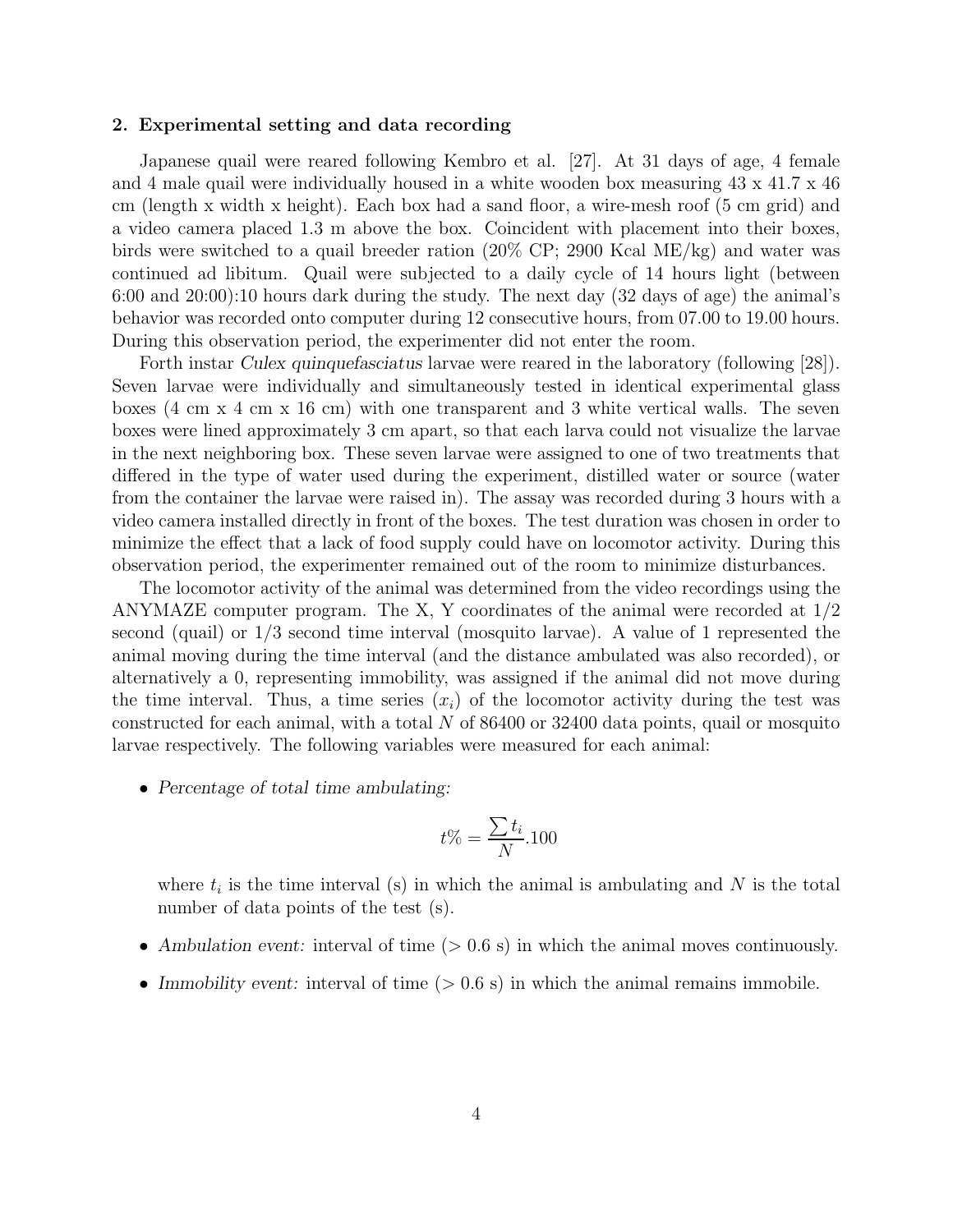# 3. Definition and Properties of Detrended Fluctuation Analysis (DFA) Method

#### 3.1. Definition

Long-range correlated processes are characterized by algebraically decaying correlations. Given a time series  $\{X_t\}$ , the Detrended Fluctuation Analysis (DFA) proposed by [1], and described in detail in [18] consists of five steps. In the first one, for each  $t \in \{1, \ldots, N\}$ , the cumulative walking time series  $Y_t$ 

$$
Y_t = \sum_{j=1}^t X_j \tag{1}
$$

is computed. This integrated time series  $\{Y_t\}$  is divided into  $[N/n]$  non overlapping blocks, each containing  $n$  observations. In the third step, for each block, a least square line is fitted to the data, which represents the local trend of the block. In the fourth step, the time series  ${Y_t}$  is detrended:

$$
Z_t = Y_t - Y_t^n \tag{2}
$$

where  $Y_t^n$  denotes the adjusted fit on each block.

Finally, in the fifth step, for each  $n \in \{2m+2,\ldots,N/4\}$ , the root mean square fluctuation function  $F(n)$  is computed.

**Definition 1.** The root mean square fluctuation function  $F(n)$  is defined by

$$
F(n) = \sqrt{\frac{1}{M} \sum_{t=1}^{M} (Y_t - Y_t^n)^2} = \sqrt{\frac{1}{M} \sum_{t=1}^{M} Z_t^2}
$$
 (3)

where M is maximum multiple of n, smaller or equal to N, i.e.  $M = [N/n]$ .

Observe that  $F(n)$  will increase with block size n. A linear relationship on a log-log scale indicate the presence of power law scaling

<span id="page-4-0"></span>
$$
F(n) = \phi n^{\alpha} \tag{4}
$$

Under such condition the fluctuations can be characterized by a scaling exponent  $\alpha$ , which is the slope line when regressing  $\ln(F(n))$  on  $\log(n)$ .

By taking the logarithm of the toot mean square fluctuation value, given by [4](#page-4-0) we obtain

<span id="page-4-1"></span>
$$
\log(F(n)) = \log(\phi) + \alpha \log(n). \tag{5}
$$

Then, we may rewrite eq.( [5\)](#page-4-1) in the context of a simple linear regression model, obtaining an estimate of  $\alpha$  given by

$$
\hat{\alpha} = \frac{\sum_{j=1}^{m} (x_j - \overline{x}) y_j}{\sum_{j=1}^{m} (x_j - \overline{x})^2} = \frac{\overline{x} (1 - \overline{y})}{\frac{1}{m} \sum_{j=1}^{m} (x_j - \overline{x})^2}
$$
(6)

where  $y_j$  are  $log(F(n))$ ,  $m = N/4 - (2m + 2)$  and  $x_j = log(n)$ .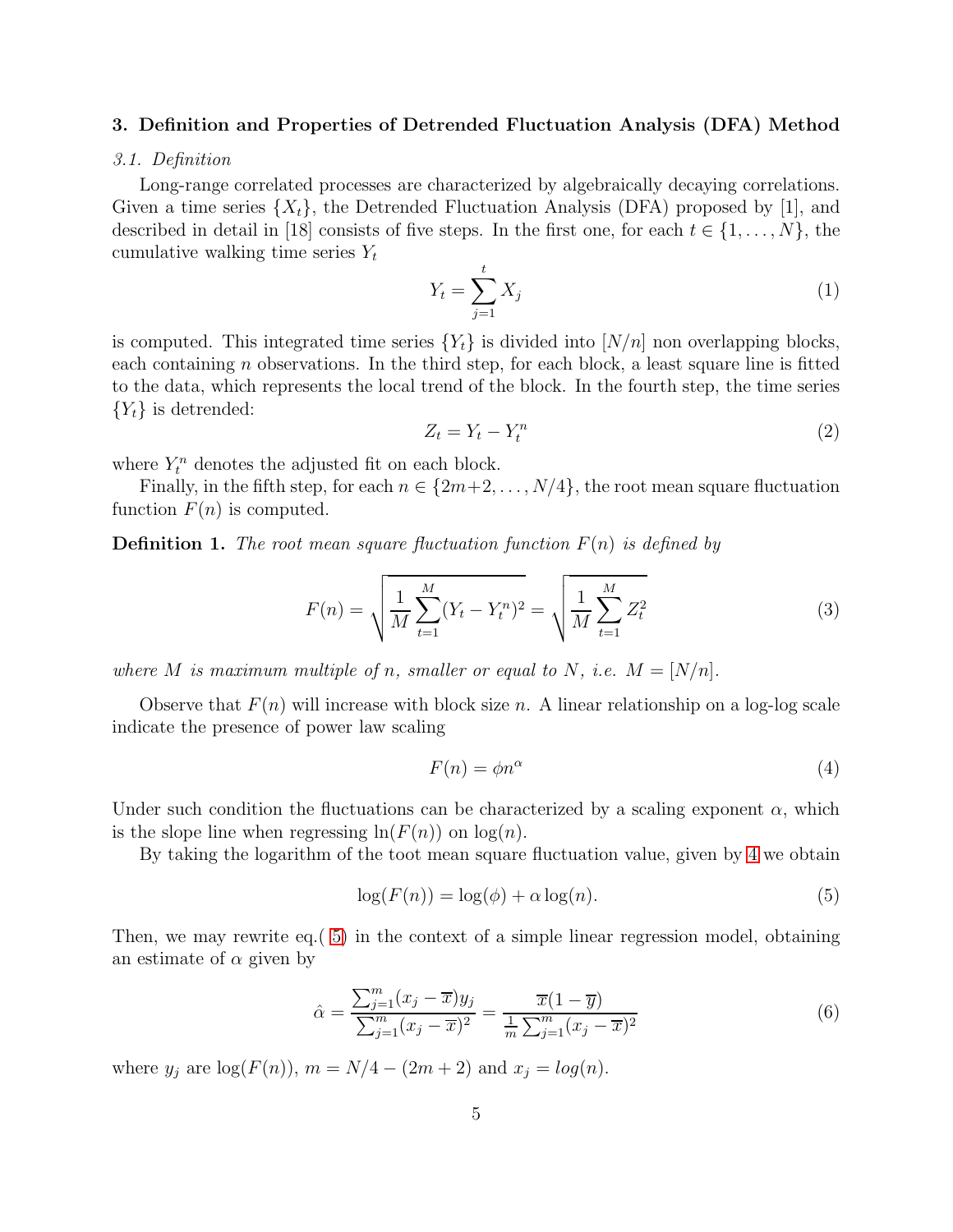The  $\alpha$ -value relates to the autocorrelation structure of the original time series  $X_i$  in the sense that if  $\alpha = 0.5$  indicates that the original series is uncorrelated (random). Short range correlations (correlations decay exponentially) would be indicated if the log-log plot approached a straight line with slope 0.5 for large window sizes. The situation of  $0.5 < \alpha < 1$ indicates long-range autocorrelation (correlations decaying as a power-law) exist, meaning that on-going behavior is influenced by what has occurred in the past, [18, 30].

#### 3.2. Properties

Different properties have been established by simulation when the true process is a fractional Brownian process [29], and  $ARFIMA(p,d,q)$  processes [30], even in the presence of trends. However, the length of the series considered on these papers are short enough to generate doubts about the estimation accuracy of  $\alpha$ , when working with real data. Maraun et. al. [14] have given warnings about misleading estimation with data simulated with ARMA processes with superimposed trends, when the series are too short to see the plateau  $a = 0.5$ . In our case, we have series long enough to consider valid Crato et al. [30] asymptotic estimations, which we are introducing below for the sake of completeness.

#### 3.2.1. Asymptotic normality

If the  $F(n)$  function is contaminated by an additive independent gaussian noise with standard deviation  $\sigma$ , the  $\hat{\alpha}$  estimator obtained by Ordinary Least Squares (OLS) is a consistent estimator with variance given by

$$
Var(\hat{\alpha}) = \frac{\sum_{j=1}^{m} (x_j - \overline{x})^2 Var(y_j)}{\left(\sum_{j=1}^{m} (x_j - \overline{x})^2\right)} = \frac{\sigma^2}{\frac{1}{m} \sum_{j=1}^{m} (x_j - \overline{x})^2}
$$
(7)

The distribution is asymptotically normal, so a hypothesis test for the presence of long term correlation can be expressed as

$$
H_0: \alpha = 0.5 \quad H_A: \alpha \neq 0.5
$$

In fact, in the case of  $ARFIMA(p,d,q)$  processes, the differentiating parameter d is related to the  $\alpha$  parameter, since  $\alpha = d + 0.5$ , so the test based on DFA scaling parameter is usually written as

$$
H_0: d = 0 \quad H_A: d \neq 0
$$

The test statistics for the DFA estimator  $\hat{d} = \hat{\alpha} - 1/2$  is given by

$$
Z = \frac{\hat{d} - d_{H_0}}{\sqrt{Var(\hat{d})}}.
$$

The lower and upper confidence interval values for the parameter d based on any of the estimation methods proposed here, are given by

lower value = 
$$
\hat{d} - z_{\alpha/2} \cdot \sigma_{\hat{d}}
$$
 upper value =  $\hat{d} + z_{\alpha/2} \cdot \sigma_{\hat{d}}$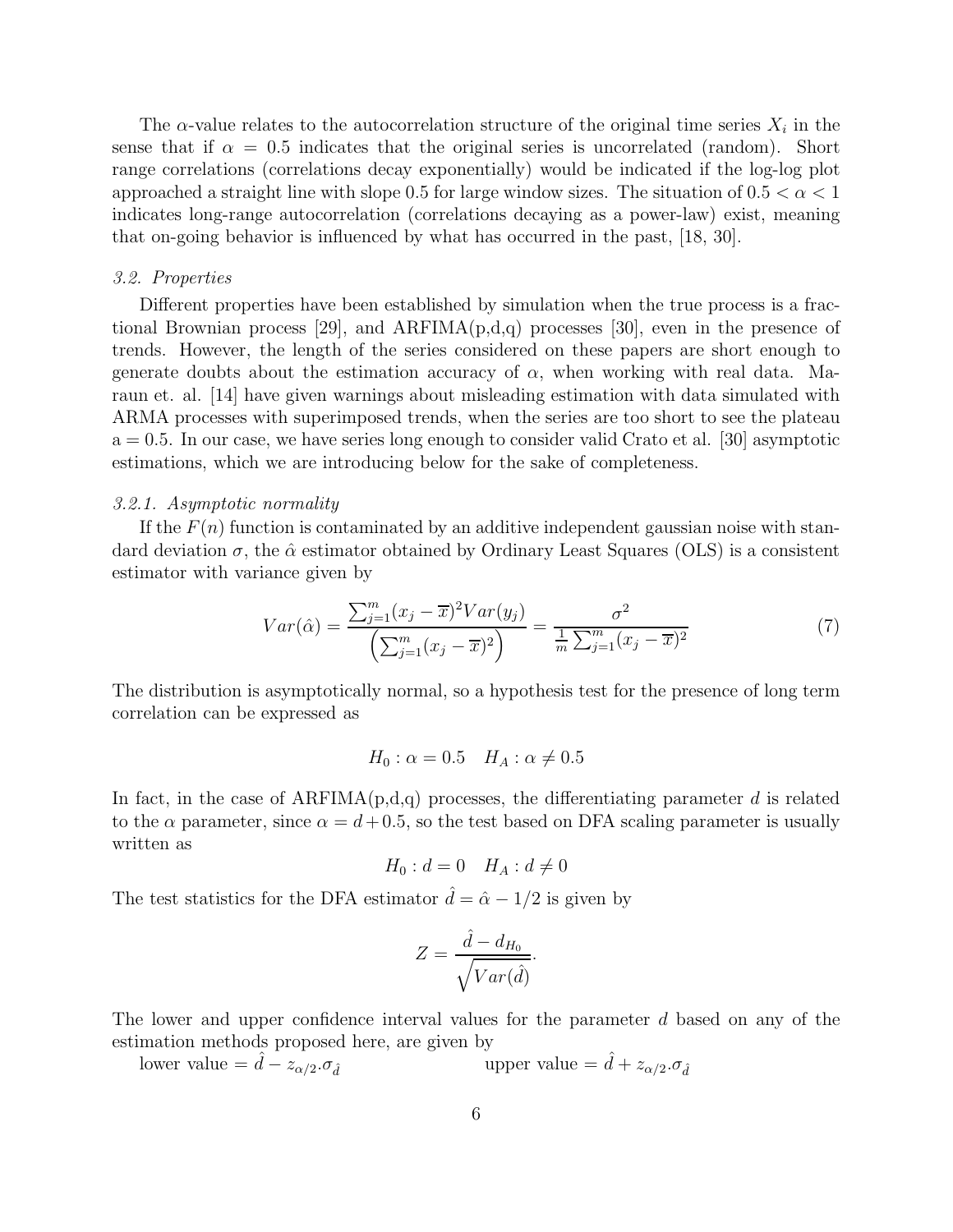where  $z_{\alpha/2} = 1.96$  and  $\sigma_{\hat{d}} = \sqrt{Var(\hat{d})}$ .

#### 3.2.2. Detrending order

The method of Detrended Fluctuation Analysis is an improvement of classical Fluctuation Analysis, which is similar to Hurst's rescaled range  $(R/S)$  analysis. They allow the empirical determination of the correlation properties on large scales. All three methods are based on random walk theory, but while both, FA and Hurst's methods fail to determine correlation properties if linear or higher order trends are present on data, DFA explicitly deals with the monotonous trends in a detrending procedure. This is done by estimating a piecewise polynomial trend  $y(p)(s)$  within each segment by least square fitting. Conventionally the DFA is named after the order of the fitting polynomial (DFA1, DFA2, etc) Note that DFA1 is equivalent to Hurst's analysis in terms of detrending.

Bashan et. al. [31] remarked that only a comparison of DFA results using different detrending polynomials yields full recognition of the trends. Also, a comparison with independent methods is recommended for proving long range correlations.

In the next section, we discuss the test for long range correlation under the ARFIMA models for two different decorrelation orders of DFA, linear and cubic. In one case, linear detrending is enough for establishing long term correlation, but in the other, linear and cubic detrending yield significantly different estimations, showing the need for a deeper study of trends.

### 3.3. Behavioral time series

In this subsection we analyze times series related to 8 different Japanese quail and 7 mosquito larvae. For each sequence we tested the long memory hypothesis

$$
H_0: d = 0 \quad H_A: d \neq 0
$$

under the  $ARFIMA(p,d,q)$  general model.

For each sequence we represent graphically the 95% confidence intervals for the long memory parameter  $\alpha = d + 1/2$ , with d the fractional parameter of the allegedly ARFIMA model.

#### 3.3.1. Japanese Quail Coturnix coturnix

In Table 1 we observe that the existence of a long range dependence is statistically significant at a 5% level for the DFA estimation of the differential parameter  $d$  in the 8 quail behavioral time series. Taken into consideration the confidence intervals for the different animals studied, the short memory hypothesis ( $\alpha = 0.5$ ) can be rejected with good power. The table also shows the confidence intervals for two different DFA detrending procedures, DFA1 and DFA3. Although for some animals  $(3, 4, 4, 5)$  the confidence interval was numerically larger, overall the difference in the detrending order is not significant, since in all cases, the confidence intervals cross over.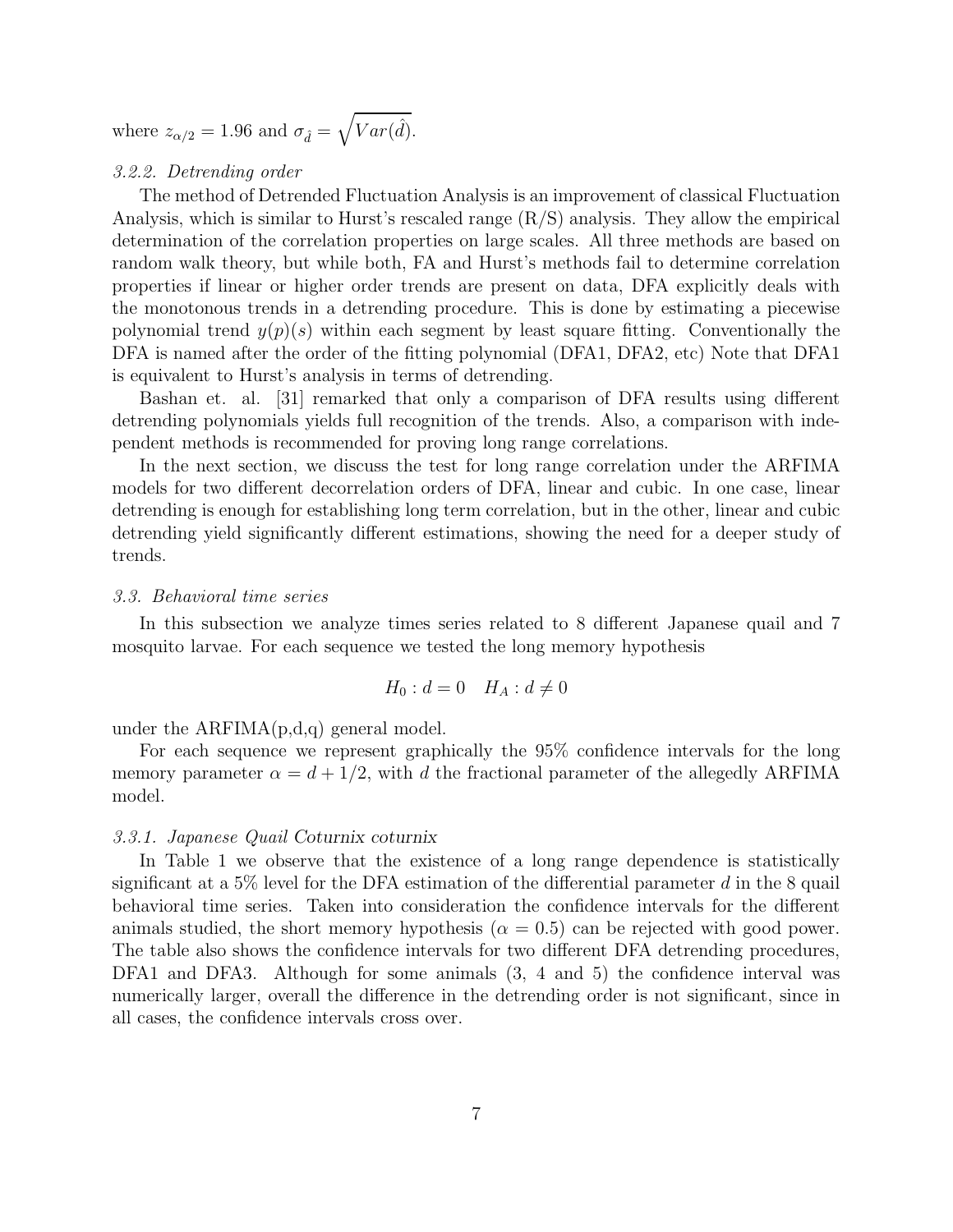| DFA1 $\pm$ SE*1.96  | DFA3 $\pm$ SE*1.96  |
|---------------------|---------------------|
| $0.7875 \pm 0.0125$ | $0.8061 \pm 0.0155$ |
| $0.7727 \pm 0.0149$ | $0.7726 \pm 0.0153$ |
| $0.7844 \pm 0.0186$ | $0.7935 \pm 0.0147$ |
| $0.7907 \pm 0.0259$ | $0.8037 \pm 0.0153$ |
| $0.7722 \pm 0.0196$ | $0.8054 \pm 0.0149$ |
| $0.8090 \pm 0.0123$ | $0.8089 \pm 0.0178$ |
| $0.8956 \pm 0.0172$ | $0.8838 \pm 0.0196$ |
| $0.8131 \pm 0.0202$ | $0.8116 \pm 0.0198$ |

Table 1: Confidence intervals for the  $\alpha$ -value of behavioral time series of Japanese quail estimated with a DFA detrending order of 1 (DFA1) and 3 (DFA3) and at a 95% confidence level.

# 3.3.2. Mosquito larva Culex quinquefasciatus

From Table 2 we observe that the existence of a long range dependence is statistically significant at 5% level for the DFA estimation of the differential parameter d, in the 7 behavioral time series of mosquito larvae evaluated.

Taking into consideration the confidence intervals estimated for the different animals the short memory hypothesis ( $\alpha = 0.5$ ) can be rejected. The power of the test in this case is not as good as in the case of the Japanese quail, showing a much larger confidence interval in mosquito larvae (Table 2; range for DFA3: 0.0195-0.0343) than that observed for Japanese quail (Table 1; range for DFA3: 0.0147- 0.0198). These differences between species will be further explored in the following sections. Table 2 also shows the confidence intervals estimated for two different DFA detrending procedures, DFA1 and DFA3. Significant difference in the  $\alpha$ -value estimated with DFA1 and DFA3 was observed in the behavioral time series from animal 3, 5 and 7, where the confidence intervals cross each other. The differences between detrending orders imply the presence of crossovers (see Section 4), and generate the need of a deeper study of the scaling properties of the behavioral series of this species.

| DFA1 $\pm$ SE <sup>*</sup> 1.96 | DFA3 $\pm$ SE*1.96  |
|---------------------------------|---------------------|
| $0.6651 \pm 0.0264$             | $0.7078 \pm 0.0301$ |
| $0.6654 \pm 0.0242$             | $0.670 \pm 0.0277$  |
| $0.7287 \pm 0.0357$             | $0.8005 \pm 0.0343$ |
| $0.6201 \pm 0.0184$             | $0.6152 \pm 0.0195$ |
| $0.7163 \pm 0.0384$             | $0.8028 \pm 0.0263$ |
| $0.5450 \pm 0.0227$             | $0.5707 \pm 0.0248$ |
| $0.8034 \pm 0.0324$             | $0.8939 \pm 0.0235$ |

Table 2: Confidence intervals for the  $\alpha$ -value of behavioral time series of mosquito larvae estimated with a DFA detrending order of 1 (DFA1) and 3 (DFA3) and at a 95% confidence level.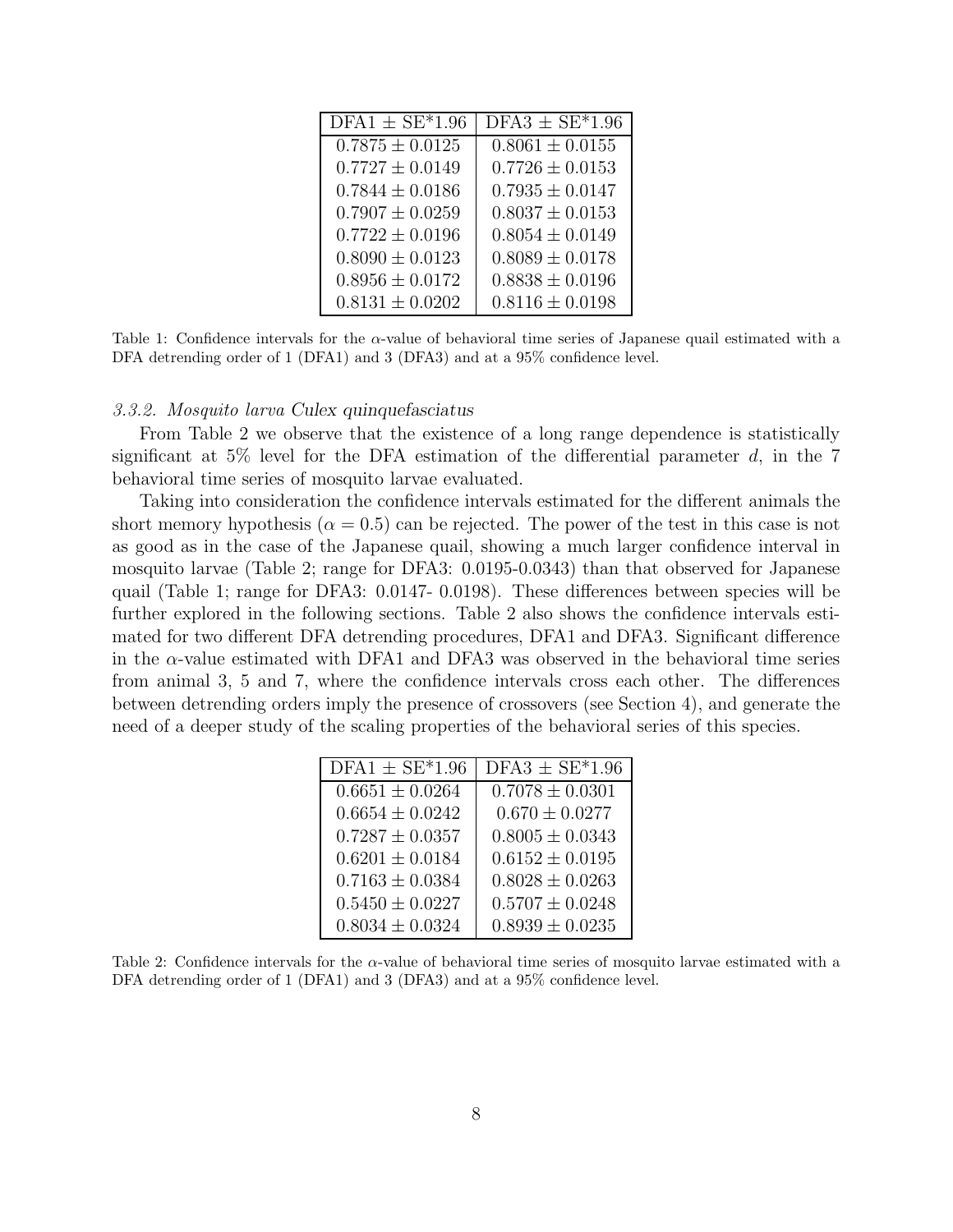#### 3.3.3. Word of caution

Maraun et al. [14] and Kantelhardt et al. [23] have given warnings about the abuse of such asymptotic results without proper model estimation. Series length and high degree trends may reduce the power and size of such estimations, so it is necessary to study several degrees of detrending to determine that the model is not indeed a masked short term correlation process, and to achieve stationarity.

Crato. et al. [30] have also shown a real example with four DNA sequences of more than 300000 bp each. All of them reject the null hypothesis of short memory with d values as small as 0.032, if the ARFIMA model is valid. Rejections of 10 different estimators validate the results. In the following sections we will study several order of detrending within the DFA procedure, and the weight of the series length in the DFA analysis.

# 4. Detrending

Detrending can be defined as the operation of removing the trend; whereas a trend is an intrinsically fitted monotonic function or a function in which there can be at most one extremum within a given data span [32]. Kantelhardt et al. [23] reported that trends in the original time series data can lead to an artificial crossover in the slope of the log-log plot of  $F(n)$  vs. n, i.e., the slope  $\alpha$  is increased for large time scales. To determine the order of DFA that would eliminate these trends, and to estimate the value of  $\alpha$  reliably, reliably, DFA was calculated with different detrending orders. For this purpose, linear (DFA1), square (DFA2), cubic (DFA3) and higher order polynomials were used in the fitting procedure. Since the detrending of  $Y_i$  time series is performed by subtraction of the fits from data, these methods differ in their capability of eliminating trends in the data. In the mth-order DFA (DFAm), trends in the profile of the  $Y_j$  time series of order m-1 are eliminated [23]. In other words, the artificial crossover (more than one linear fit) disappears when the detrending order used in the DFA is larger than the order of the trend. For example, if linear trends are present in the original time series, DFA2 and higher would eliminate the artificial crossover produced by linear trends. Therefore, after evaluating the fits of all DFA performed with different detrending orders, we selected the lowest detrending order that eliminated trends in all data series and used this order for group comparisons.

# 4.1. Elimination of trends in data

As previously stated, for the reliable detection of long range correlations, it is essential to distinguish trends from the long-range fluctuations intrinsic in the data. It is the advantage of the DFA that it can systematically eliminate trends of different order. In this way, we can gain an insight into the scaling behavior of the natural variability as well as into the trends in the considered time series [23].

First, a Power Spectrum Analysis was used to evaluate the presence of can regular oscillations in time-series data. This is important given that a superposed sinusoidal trend can cause artificial crossover in the fluctuation function at the scale corresponding to the period of the sinusoidal trend [22]. For this reason, in order to accurately use DFA, a given time series should not present periodic oscillations. Thus, their presence were evaluated using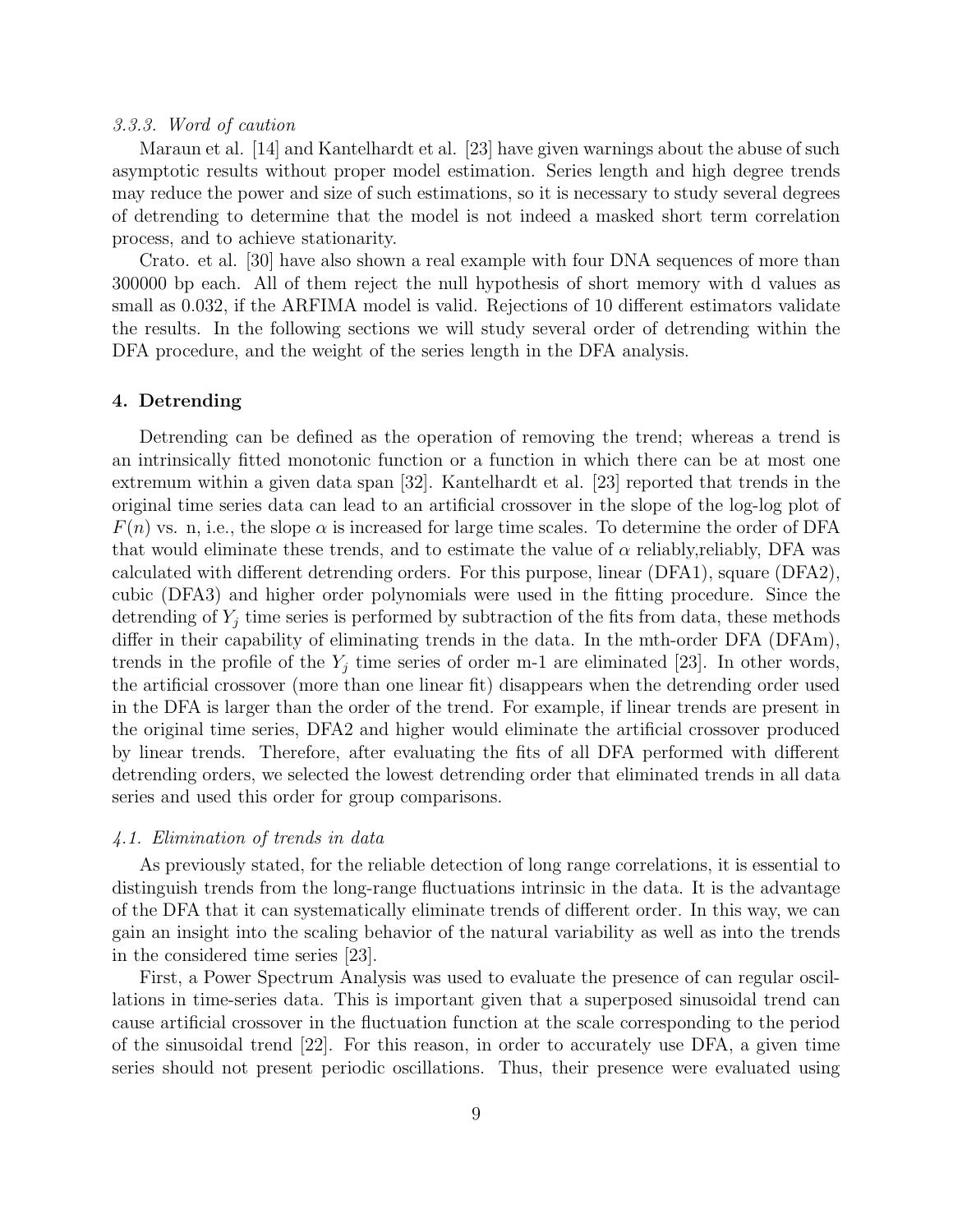the power spectrum analysis tool (POWSPEC.XFM) from SigmaPlot [33]. No characteristic periodic oscillations were observed in any of the time series, indicating that DFA can appropriately and directly be used herein (data not shown).

The possible presence of trends in the locomotor data time series of quail and mosquito larvae (Figure 1a,b, and 2a,b, respectively) was systematically studied by applying consequently higher polynomial orders to the fitting procedure of DFA (see previous section). Several locomotor time series of Japanese quail showed more than one slope (artificial crossovers) when using DFA1 and DFA2 (Figure 1c). However, these crossovers disappeared when DFA of order 3 was used, thus showing that the presence of trends in the data have led to an artificial crossover in the scaling behavior of the fluctuation function, i.e., the slope is increased for large time scales  $n$  [23]. Importantly, these crossovers disappear for higher detrending orders. These results are consistent with the analysis shown in Table 1 (Section 3.3.2) were in some animals (3, 4 and 5) the confidence interval for the estimation of  $\alpha$  with DFA1 was numerically larger than with DFA3, reflecting more dispersion in the Fluctuation as a result of the presence of crossovers for DFA1. In all, these results further indicate that the DFA method is a reliable tool to accurately quantify correlations [22] in biological signals embedded in polynomial trends.

The position of this artificial crossover depends on strength  $A$  and power  $p$  of the trend [23]. For weak trends no artificial crossover is observed if the detrending order 1 is larger than  $p$  [23]. Thus, the reported scaling and crossover features of  $F(n)$  can be used to determine the order of polynomial trends present in data [22].

For the locomotor time series of quail, DFA3 (third order) is the lowest detrending order that eliminated trends in all data time series, and therefore was used in the rest of this study. An ANOVA showed no differences  $(P > 0.05)$  between male and female quail in their p-values  $(0.86 \pm 0.01$  and  $0.84 \pm 0.02$ ; respectively) nor in their values of  $r^2$  of the corresponding linear fit  $(0.995 \pm 0.000$  and  $0.995 \pm 0.001$ ; respectively).

For mosquito larvae locomotor time series data, a crossover in the correlation behavior is observed (Figure 2c). The crossover is clearly visible in the results for all detrending orders l. All detrending orders showed almost identical slopes In addition, rather similar crossover positions were observed for all detrending orders, with a slight systematic deviation that is most significant in the DFAl with higher order detrending as predicted by Kantelhardt et al. [23] in their work with artificial time series.

The crossovers were observed for window sizes ranging from  $log n \in [2.49 - 3.22]$  (mean value  $2.83 \pm 0.13$ ; which implies that a change in the autocorrelation properties of the locomotor activity of mosquito larva occurred at a temporal scale around 330 seconds (range [ 155 - 830] seconds). The value of the first slope varies slightly between animals  $\alpha_1 =$ 0.97 $\pm$ 0.02 (range [0.93 - 1.09]) with a good linear fit ( $r^2 = 0.996 \pm 0.001$ ). On the contrary the value of the second slope is lower and is much more variable between animals ( $\alpha_2 = 0.42 \pm 0.06$ ) range [0.18 - 0.73]), also the corresponding linear fit is poorer and more variable  $(r^2 =$  $0.88\pm0.05$ ; range  $(0.65 - 0.97)$ . If not taken into account these crossovers can significantly impair the estimation of the  $\alpha$ -value as seen in Section 3.3.3, where a larger 95% confidence interval was observed for mosquito larvae in comparison to Japanese quail, thus hindering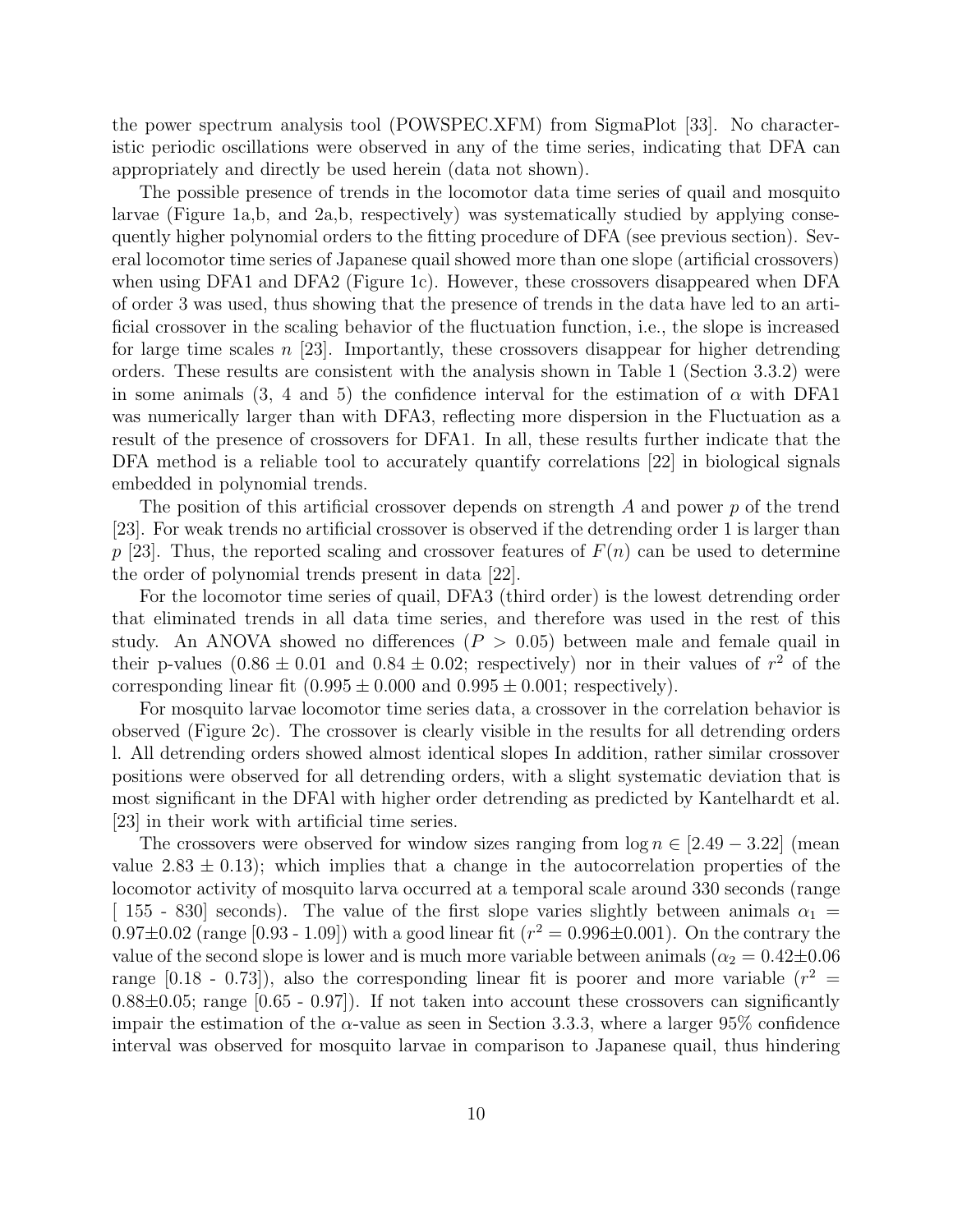

Figure 1: . Detrendend Fluctuation Analysis of locomotor temporal pattern of Japanese Quail evaluated in their home cage. a) Cumulative locomotor time series; b) Magnification of the same time series as "a", a similar pattern in observed for all levels of magnification. c) Example of trend elimination capability of DFA in time series using linear (DFA1), quadratic (DFA2), cubic (DFA3) and 4th order (DFA4) DFA. DFA3 was selected for group comparisons, given that 3rd order polynomials eliminated trends in data. d) Local slopes ( $\alpha$ ) and e)  $r^2$  of the corresponding linear fits estimated for different window sizes (5, 25 and 50 data points). Note that for small windows, the bias is very low, but the variability renders the interpretation difficult, whereas for large windows, the variance is reduced at the cost of a biased estimate of  $\alpha$  estimated with DFA, and f) for increasing test durations. Values are represented as mean  $\pm$  S.E. A one-way repeated measures ANOVA was used to determine the effects gender (female and male), and test duration (within-subject factor) as well as their interactions on the estimation of  $\alpha$ . No significant effect of gender or test duration was observed.

interpretation of results.

The value of the first slope varies slightly between animals  $\alpha_1 = 0.97 \pm 0.02$  (range [0.93] - 1.09]), with a good linear fit. On the contrary the value of the second slope is lower and is much more variable between animals (also the corresponding linear fit is poorer and more variable). In all, DFA was able to distinguish between artificial and real crossovers in behavioral time series. The artificial crossover observed in the temporal pattern of locomotion of Japanese quail (Figure 1c) was eliminated for detrending orders 3 and higher; and was clearly different than the real crossovers in the correlation behavior observed in mosquito larvae locomotion, which showed identical slopes and rather similar crossover positions for all detrending orders (Figure 2c). These results highlight the importance of systematically studying the presence of trends in behavioral time series when applying DFA.

#### 4.2. Establish scaling

Maraun et al. [14] proposed that to reliably infer power-law scaling of the fluctuation function, a straight line in the log-log plot has to be established. Since a straight line is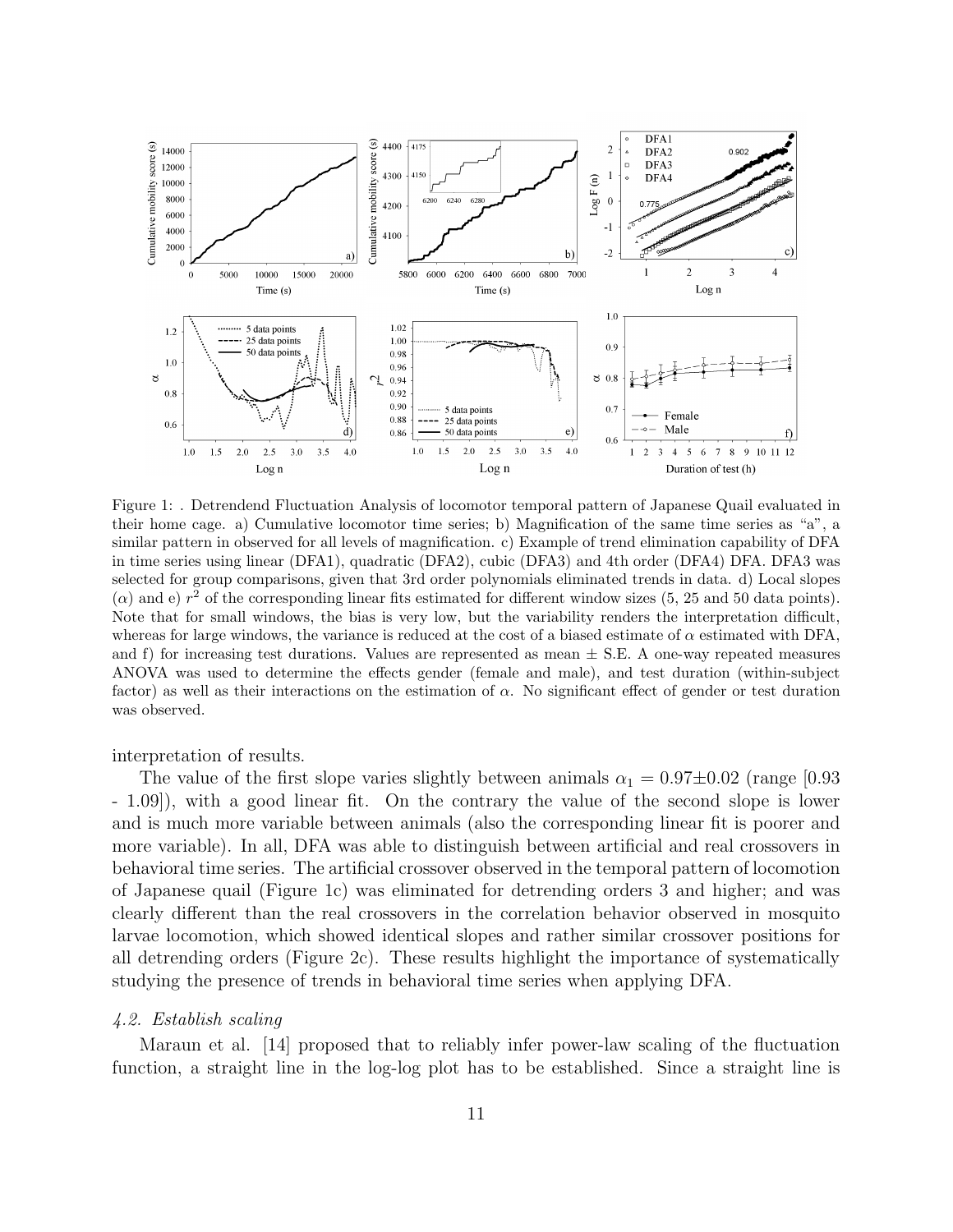tantamount to a constant slope, the local slopes n of  $log(F(n))$  vs.  $log(n)$  have to be evaluated for constancy in a sufficient range. The author noted two difficulties for the calculation and interpretation of the local slopes in finite time series: First, estimating the local slopes by finite differences results in a large variability. This can be reduced fitting a straight line to  $\log F(n)$  vs.  $\log n$  within a small window. The window is then shifted successively over all calculated scales n. Maraun et al.  $\left[14\right]$  observed that choosing the optimal window size, one has to trade bias for variance: for small windows, the bias is small, but the variability renders the interpretation difficult, whereas for large windows, the variance is reduced at the cost of a biased estimate of  $\alpha$ . Thus, the extreme case of a single straight line fit to the whole range of scales considered is maximally biased.

Figure 1d and 2d show the local slopes calculated from the locomotor time series of quail and mosquito larva, respectively. Also, we estimated the  $r^2$  of the linear fit for the local slops (Figure 1e and 2e). When applying the DFA method to locomotor time series of Japanese quail (Figure 1c) a slight bend-down is observed for DFA3 for a very small box of  $F(n)$ , this is because many variables are needed to fit those few points [22]. This is clearly observed in Figure 1c by an increased  $\alpha$ -value for small box sizes. Also, for very large boxes, fluctuations become larger (Figure 1d) and the  $r^2$  of the estimation decreases (Figure 1e), due to the under sampling of  $F(n)$  when n gets closer to the length of the signal N [22]. For this reason Hu et al. [22] proposed that one-tenth of the signal length could be considered as the maximum box size when using a DFA, and not  $N/4$  that is frequently used.

When applying the DFA method to locomotor time series of mosquito larvae an abrupt decline in the  $\alpha$ -value (Figure 2d) and the  $r^2$  (Figure 2e), of the estimation is observed for increasingly large window, clearly representing a crossover in the fluctuation function.

# 4.3. Effect of test duration

The possible effect of test duration on the estimation of  $\alpha$  in the locomotor data time series of quail and mosquito larvae was evaluated, by calculating  $\alpha$  for increasing test durations. In Japanese quail time series a slight increase in the  $\alpha$ -value was observed for increases test duration, with an  $\alpha \approx 0.79$  for 1 hour test duration that stabilized in  $\alpha \approx 0.83$  for test durations  $\geq$  4hs (Figure 1f). Although, this quantitative increase in  $\alpha$  was observed, it does not represent a qualitative difference in scaling properties. In addition, throughout the day, no qualitative differences were observed in  $\alpha$ -values (range from 0.76 to 0.85) or on the  $r^2$  of the linear fit ( $r^2 > 0.85$ ) when estimated for 1 hour time intervals throughout the day (data not shown), indicating the absence of a clear effect of circadian rhythms on the correlation properties of the locomotor pattern. Similar  $\alpha$ -values have been observed in previous studies of locomotor time series (with test durations ≤ 1 hour) in Japanese quail [18-20] and in a closely related species, the domestic chickens [9, 10], suggesting that the  $\alpha$ -values within the range of 0.69 and 0.90 could be characteristic of the locomotor pattern of poultry. However, the exact  $\alpha$ -value depends on the experimental situation, such as the environment, the presence of stressors and age [9, 10, 18-20]. The stride interval of healthy adult human walking behavior (test durations  $\leq$  1h) is also monofractal and was shown to have a higher  $\alpha$  -value that varies between 0.84 and 1.1, remaining fairly constant despite substantial changes in walking velocity and mean stride intervals, but can be affected by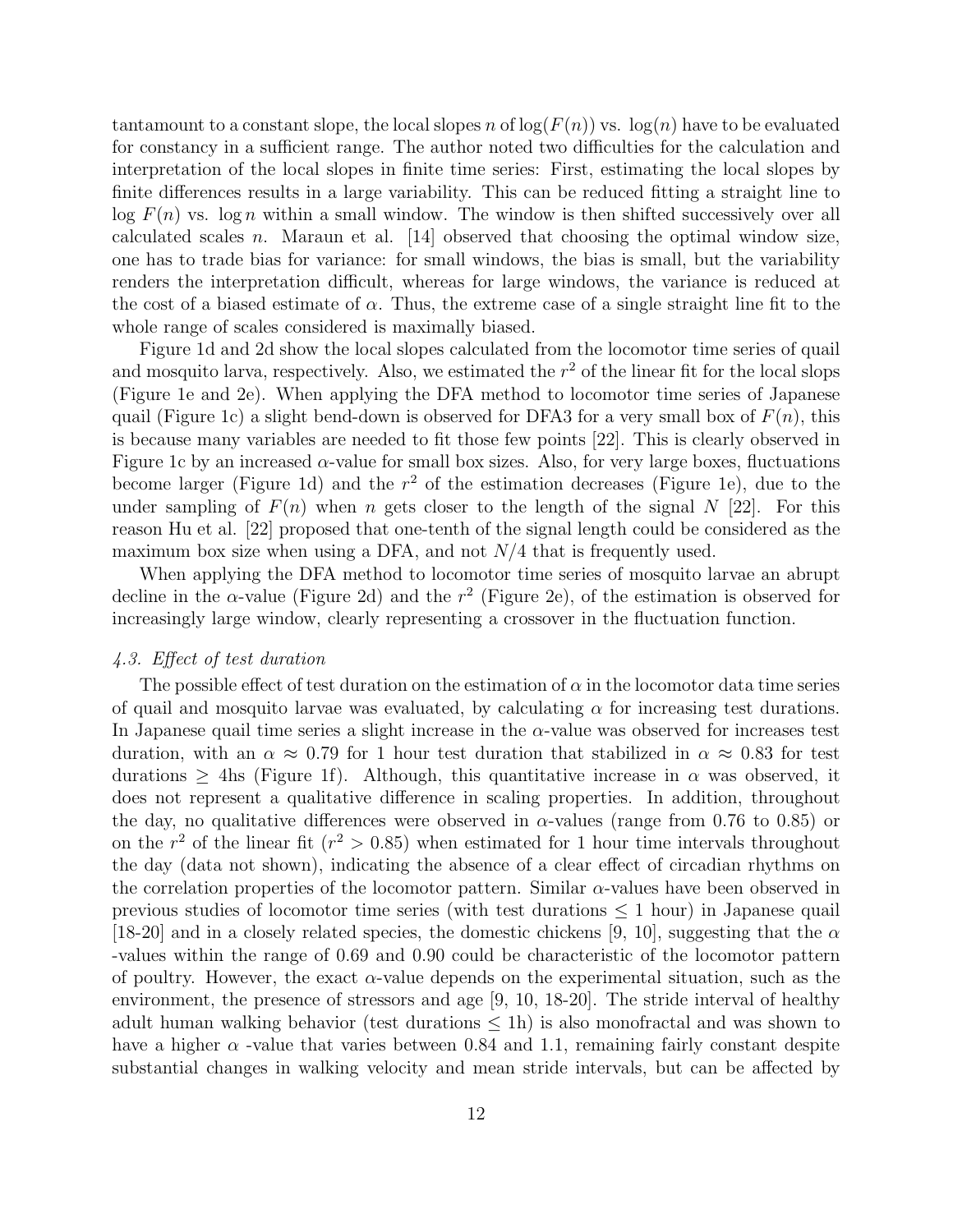

Figure 2: Detrendend Fluctuation Analysis of locomotor temporal pattern of mosquito larvae Culex quinquefasciatus. a) Cumulative locomotor time series; b) Magnification of the same time series as "a", a similar pattern in observed for all levels of magnification. c) Example of trend elimination capability of DFA in time series using linear (DFA1), quadratic (DFA2), cubic (DFA3) and 4th order (DFA4) DFA. Observe that a clear change in slope is observed for all detrending orders. DFA3 was selected for group comparisons. Local slopes ( $\alpha$ ) and e)  $r^2$  of the corresponding linear fits estimated for different window sizes (5, 25 and 50 data points). Note the abrupt decrease in slope ( $\alpha$ ) and  $r^2$  for large windows, further indicating a crossover in the fluctuation function,  $\alpha$  estimated with DFA, and f) for increasing test durations. Values are represented as mean  $\pm$  S.E. A one-way repeated measures ANOVA was used to determine the effects water treatment (distilled or source water), and test duration (within-subject factor) as well as their interactions on the estimation of  $\alpha$ . A significant effect of test duration was observed ( $P < 0.05$ ). Test duration that do not share the same letter showed significant differences  $(P < 0.05)$  in a LSD test.

age and disease [5, 34]. Also, the  $\alpha$ -values can vary substantially between behaviors in a particular species [7, 10, 12], for example in chicken the  $\alpha$ -value of vigilance behavior was 0.98 (S.D.  $= 0.042$ , range  $= [0.90-1.08]$ ), while the walking pattern shows an  $\alpha$ -value of 0.70  $(S.D. = 0.051, range = [0.58-0.81])$  [10].

Figure 2f shows the effect of test duration on the estimation  $\alpha_1$ -values in mosquito larva. A significant difference between water treatments was observed for a test duration of 30min, this difference became less notorious for longer test durations approaching  $\alpha_1 \approx 0.95$ . The  $r^2$  of the estimation of  $\alpha_1$  was always higher than 0.99. Similar  $\alpha_1$  -values were observed in an independent study in larvae of Culex quinquefasciatus in our laboratory [17], where  $\alpha_1$ values were significantly decreased when larva were treated with lethal or sublethal doses of the essential oils of Lippia turbinata and Lippia polystachya. Recent studies have also shown that the  $\alpha_1$ -value could vary between mosquito larvae species depending on their ecological role in their habitat (Archilla, Kembro and Gleiser, unpublished data).

Before shorter time series can be used to evaluate the effects of a particular test treatment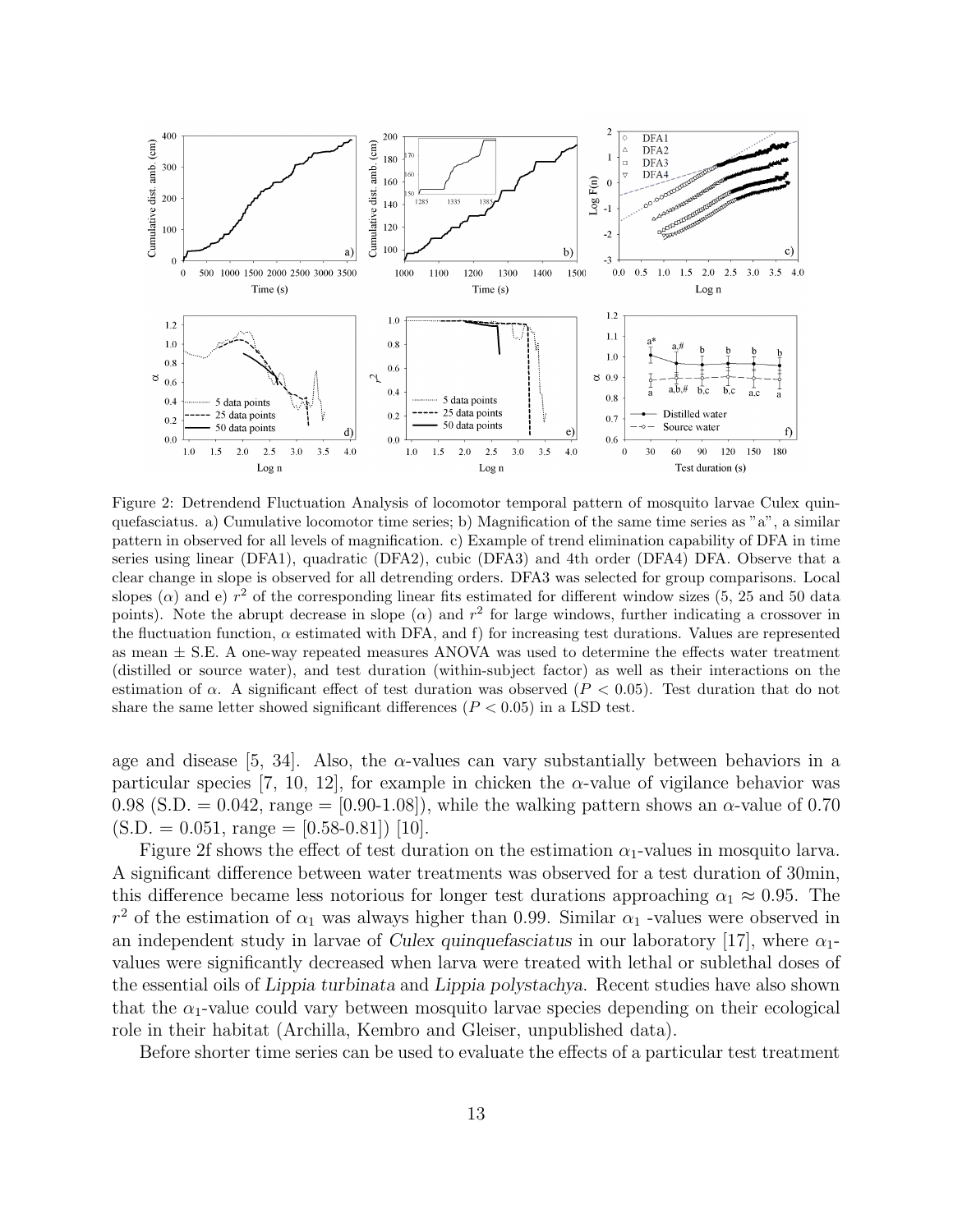in the temporal pattern of a behavior in a given species, long-range correlations should be established previously. This is important because Maraun et al. [14] showed that a local slope larger than  $\alpha = 0.5$  for large scales does not necessarily imply long-memory. If the length of the time series is not sufficiently large compared to the time scales involved, also for short-memory processes  $\alpha = 0.5$  may not be reached. In their example, the empirical fluctuation function of a short-memory model of length  $N = 1000000$  occurred at a constant slope ( $\alpha = 0.6$ ) between  $l \log n \approx 2.6$  ( $n \approx 600$ ) and  $\log n \approx 3.8$  ( $n \approx 6000$ ). Only on larger scales the slop reduces to  $\alpha = 0.5$ . This process in which the fluctuation function converges to  $\alpha = 0.5$  cannot be observed for shorter time series  $(N = 70492)$ .

In all, our results show that although test duration can slightly influence the estimation of  $\alpha$ , no qualitative differences were observed between different test durations that varied between 1 and 12 h. Also, considering the consistency observed between different experiments and laboratories in the values of  $\alpha$ , certain ranges of  $\alpha$ -value and autocorrelation structure (mono or multifractality) could be characteristic of a certain behavior of a given species. Therefore, once long-range correlations are established (see previous sections) using "long" time series, shorter time series could be used during testing, in order to evaluate, for example, changes in  $\alpha$ -value due to a particular treatments, such as modifications in the environment, stressors or neuroactive substances.

# 5. Frequency distribution of the duration of immobility and mobility events (FDD-I and FDD-M, respectively)



Figure 3: Frequency distribution of the duration of immobility and mobility events of Japanese quail calculated with: a) data from all animals is combined, and b-c) with data discriminated taking into consideration sex. Females were represented by filled symbols, while males were shown as open symbols.

The FDD-I and FDD-M was analyzed by plotting the frequency vs. the duration of immobility or mobility events, respectively, using a double logarithm scale. We evaluated whether the frequency distribution adjusted to a linear fit in a log-log plot when all animal data (Fig 3a and 4a) and when data from each treatment was pooled together (female/male (Fig 3b-c) or distilled/source water (Fig 4b-c) are plotted separately). Also we evaluated the FDD-I and FDD-M of each animal separately in order to allow statistical comparisons between groups. When a linear fit was achieved, it was considered as indicative of a powerlaw (fractal) distribution. The slope of the linear fit is known as the scaling factor (S) and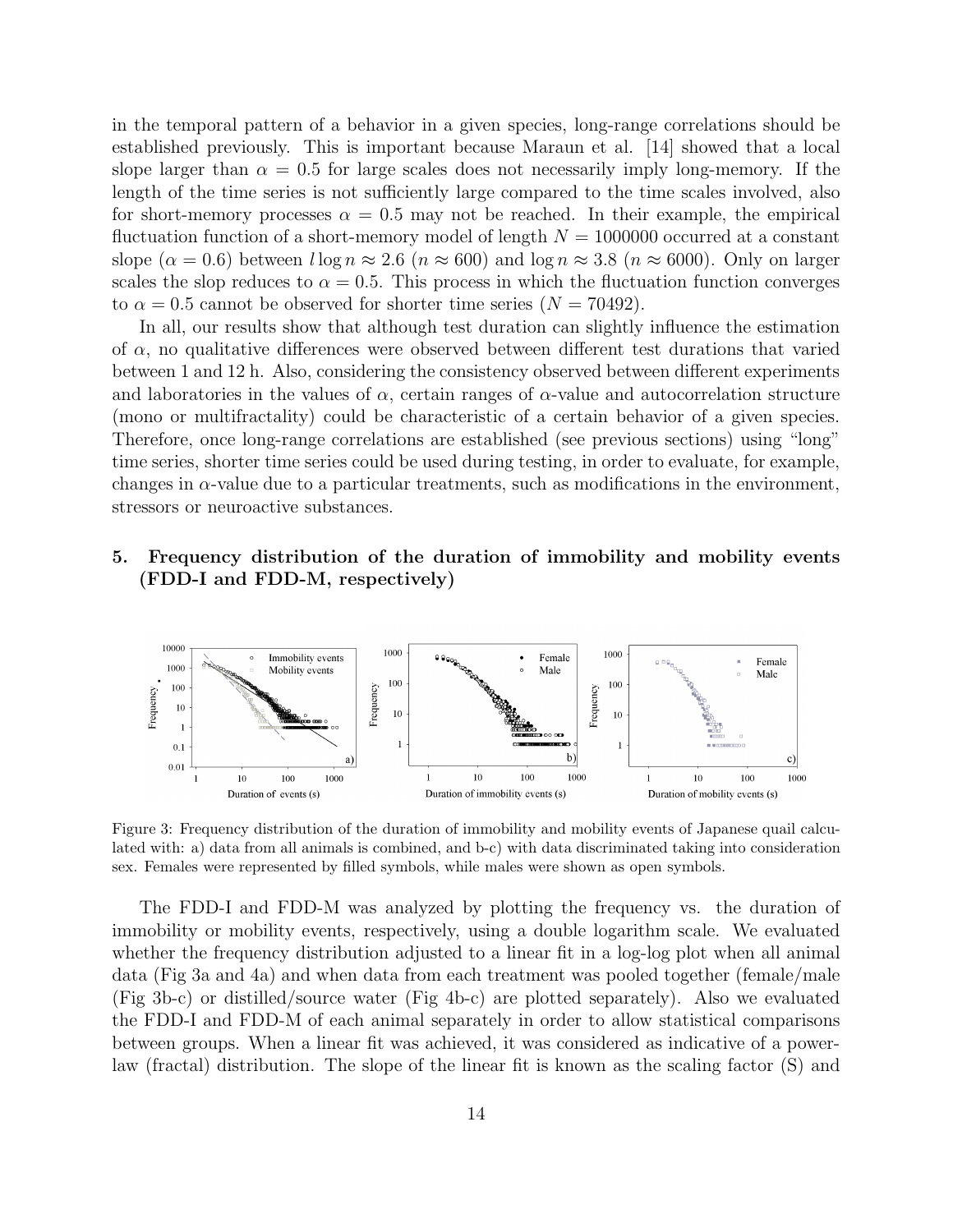was determined for both the immobility  $(S_I)$  and the mobility  $(S_M)$  events. We also looked at the  $r^2$  value of the distribution when plotted on a semi-log scale, which would correspond to an exponential distribution. In order to consider the frequency distribution a power law, the  $r<sup>2</sup>$  value must be higher in the fit to the log-log plot than the semi-log plot.

In Japanese quail, many long duration of immobility and mobility events were present, indicating an asymmetric frequency distribution of the duration of the immobility or mobility events. In figure 3a these frequency distributions show linear fits in a log-log plot for immobility events  $S_I = -1.48$  ( $r^2 = 0.86$ ), and  $S_M = -2.48$  ( $r^2 = 0.92$ ) when the data for all animals is combined. Similar values (Figure 3b,c) were found when data was discriminated taking into consideration sex (Female:  $S_I = -1.38$  ( $r^2 = 0.85$ ),  $S_M = -2.40$  ( $r^2 = 0.90$ ), and Male:  $S_I = -1.33$   $(r^2 = 0.83)$ ,  $S_M = -2.23$   $(r^2 = 0.92)$ . When inter-individual variations were evaluated at different test durations, the mean value of  $S_I$  (Figure 5c) and  $S_M$  (Figure 5g) for the female and male groups became more negative with larger values of  $r^2$  (Figure 5e,i) for longer test durations approaching the values estimated when the data from all the individuals of each group was combined. Interestingly, these results cannot be explained due to fluctuations in the time mobile or duration of immobility and mobility events throughout the day (Figures 5a,b,d,f,h,j). Although the amount of data obtained per animal during the one hour trail is not enough to accurately represent the tails of the numerical distributions  $(0.58 > r^2 > 0.79$ ; Figure 5f,j); nevertheless, Figure 5d shows that the mean value of  $S_I$  fluctuates throughout the day between -0.37 and -0.77, and becomes only slightly more negative towards the end of the day. Similar values (mean values of  $S_I = 0.66 \pm 0.05$ ) were observed in an independent 40 min study also in Japanese quail [19]. Also, the mean value of  $S_M$ remains fairly constant throughout the day, ranging between -0.79 and -1.03 (Figure 5h).



Figure 4: Frequency distribution of the duration of immobility and mobility events of mosquito larve Culex quinquefasciatus calculated with: a) data from all animals is combined, and b-c) with data discriminated taking into consideration water treatment. Source water treatment was represented by filled symbols, while distilled water treatment was shown as open symbols.

The majority of the studies that evaluate the distribution of the duration of behavioral events combine the data of many animals to obtain the frequency histograms, especially if the test has a short duration [13, 26, 35, 36]. In this study when the data from the one-hour records are combined, similar values were obtained of  $S_I = -1.03$  ( $r^2 = 0.81$ ); (Female:  $S_I = -0.81$  ( $r^2 = 0.75$ ); Male:  $S_I = -0.97$  ( $r^2 = 0.77$ )), and  $S_M = -1.56$  ( $r^2 = 0.86$ ) (Female:  $S_M = -1.27$  ( $r^2 = 0.76$ ) and Male:  $S_M = -1.51$  ( $r^2 = 0.80$ )). These values are a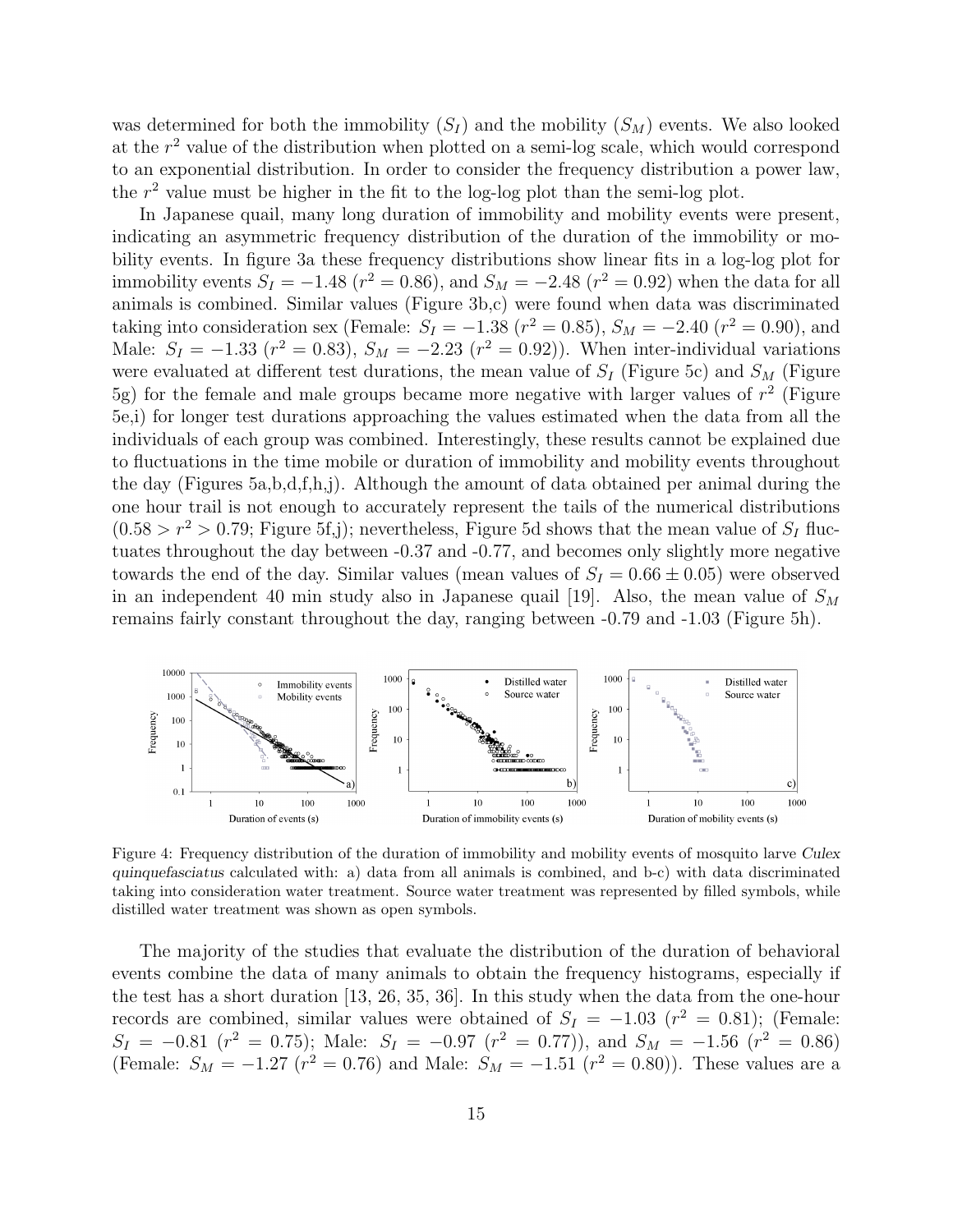substantial improvement on the estimation of these parameters for short test duration (1 h), showing values closer to those estimated when the test lasted more than 4hs. However, the combination of data from many animals result in the loss of valuable information regarding inter-individual variations, which are of importance in order to characterize population variability and to study differences between treatment groups. For example, quail stimulated to explore for food (food was scattered on the floor of the home box after 3 hours of feeder withdrawal) show a significantly more negative  $S_I$  scaling factor, and a tendency toward a more negative  $S_M$  scaling factor, than their un-stimulated counterparts [19]. In all, our results show that when evaluating the frequency distribution of the duration of immobility and ambulation events it is important to use long time series for estimation of  $S_I$  and  $S_M$ , in order to improve estimation of parameters and to improve the evaluation of inter-individual variability in the population.

In mosquito larvae, asymmetric frequency distributions of the duration of the immobility or mobility events were also observed. In Figure 4a these frequency distributions show linear fit in a log-log plot of all treatments for immobility events  $S_I = -1.15$  ( $r^2 = 0.83$ ), and  $S_M = -2.44$  ( $r^2 = 0.88$ ). Similar values (Figure 4b,c) were found when data was discriminated taking into consideration water treatment (Distilled:  $S_I = -1.12$  ( $r^2 = 0.81$ ),  $S_M = -2.36 \; (r^2 = 0.93)$ , and Source:  $S_I = -0.96 \; (r^2 = 0.79)$ ,  $S_M = -2.15 \; (r^2 = 0.89)$ .

In mosquito larva  $S_M$  also can be fitted to an exponential (Total data:  $slope = -0.22$  ( $r^2 =$ 0.97); Distilled water:  $slope = -0.23 (r^2 = 0.95)$ ; Source water:  $slope = -0.20 (r^2 = 0.96)$ . This contrasted our previous results in quail where exponential fits have  $r^2 \leq 0.64$  for  $S_M$ , and in both species  $S_I$  fit an exponential with an  $r^2 \leq 0.32$ . When inter-individual variations were evaluated at different test durations, the mean value of  $S_I$  (Figure 6c) and  $S_M$  (Figure 6e) for the both water treatment groups became more negative with larger values of  $r^2$ (Figure 6d,f) for longer test durations approaching the values estimated when the data from all the individuals of each group were combined. As in Japanese quail, these results cannot be explained due to fluctuations in the time mobile (Figure 6a,b) or duration of immobility and mobility events throughout the day (data not shown).

Anteneodo and Chialvo [35] showed in rat, evaluated in their home-cage during 9 consecutive days, that from few seconds to several thousand seconds (about 1 hour), the distribution of inter-event times (equivalent to immobility) decays as a power law (with scaling exponent falling within the interval of  $1.75 \pm 0.05$  for all six animals. In contrast, the distribution of the duration of motion (mobility) episodes did not possess a characteristic time scale, and was described by a superposition of two exponentials with characteristic times of the order of 1 and 4 s, close to the smaller data resolution and to the average duration of motion episodes, respectively.

In our study, quail and mosquito larvae both show frequency distributions of immobility and mobility events that decay as a power law. In addition, the value of the scaling exponent for immobility events  $(S_I)$  were lower in quail and in mosquito larva (-1.48 and -1.15, respectively) compared to the values observed by Anteneodo and Chialvo [35]. In both species the scaling exponent of mobility events  $S_M$  (-2.48 in quail and -2.44 in mosquito larvae) was larger than  $S_I$  indicating that mobility events are frequently of shorter duration than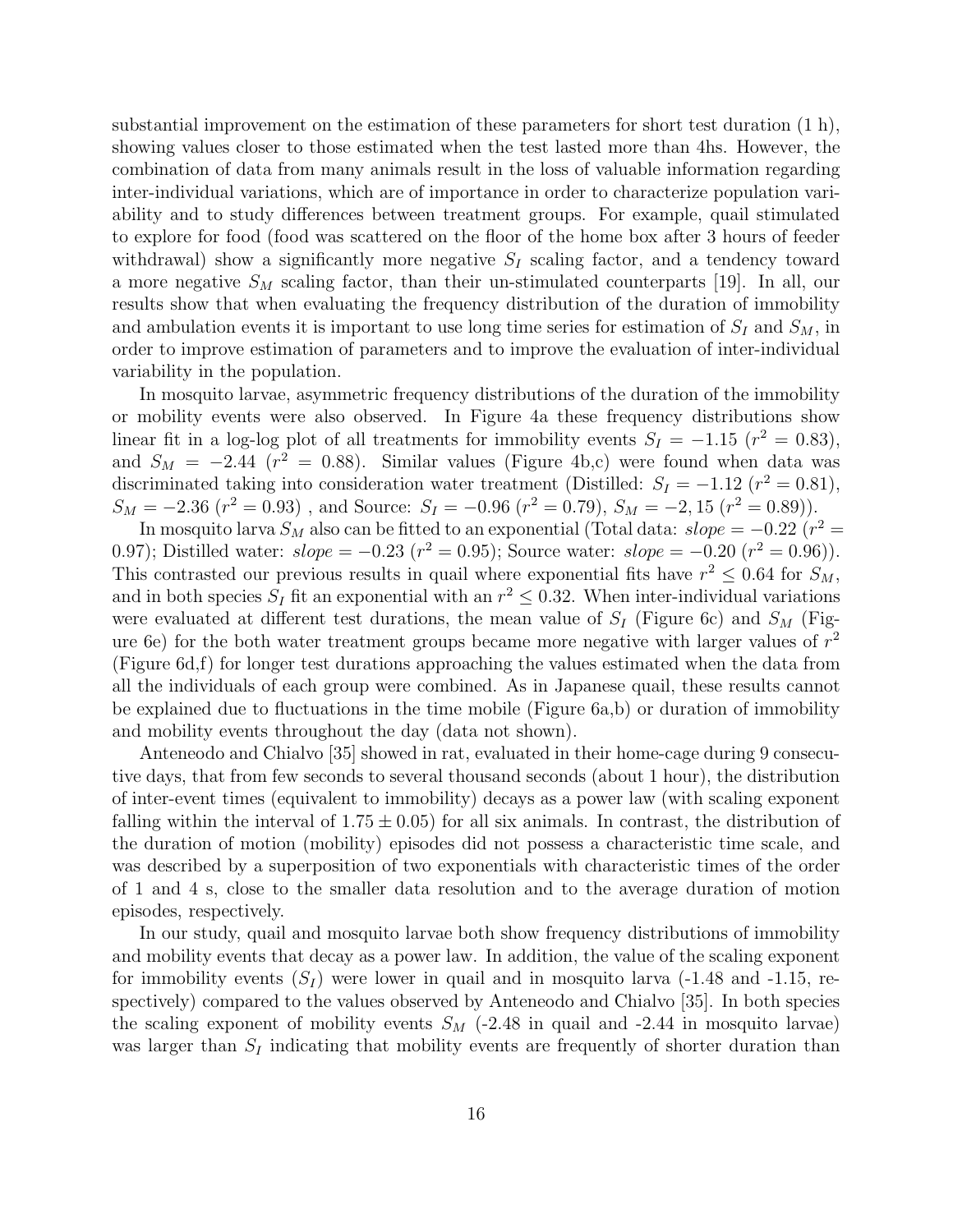immobility events.

Our results show that in contrast with DFA (where no qualitative effect of test duration was observed on the estimation of the  $\alpha$ -value) when evaluating the frequency distribution of the duration of immobility and ambulation events it is important to use long time series for estimation of  $S_I$  and  $S_M$ , in order to improve estimation of parameters. For short time series (< 10000 data points) pooling data from animals is a way to improve estimation of scaling parameters, but eliminates the possibility of evaluating variability in the population, which is very important in animal behavior studies due to the natural large variation in a behavioral response even between animals of a same species, sex, age, and reared identically.



Figure 5: Parameters of locomotor activity in female and male Japanese quail. a-b) Percentage of time ambulating, Scaling exponents calculated as the slop of the log-log plot of frequency vs. duration of the immobility or ambulation events, c-d)  $S_I$  and g-h)  $S_A$ , respectively, and e-f, i-j) the respective  $r^2$  of the linear fit estimated for: a,c,e,g,i) increasing test durations and b,d,f,h,j) at one hour intervals throughout the day. Values are represented as mean  $\pm$  S.E. A one-way repeated measures ANOVA was used to determine the effects gender (female and male), and the test duration (within-subject factor) as well as their interactions on the estimation of variable. When a significant effect of test duration was observed  $(P< 0.05)$  a LSD test was performed. Test duration that do not share the same letter showed significant differences  $(P < 0.05)$ .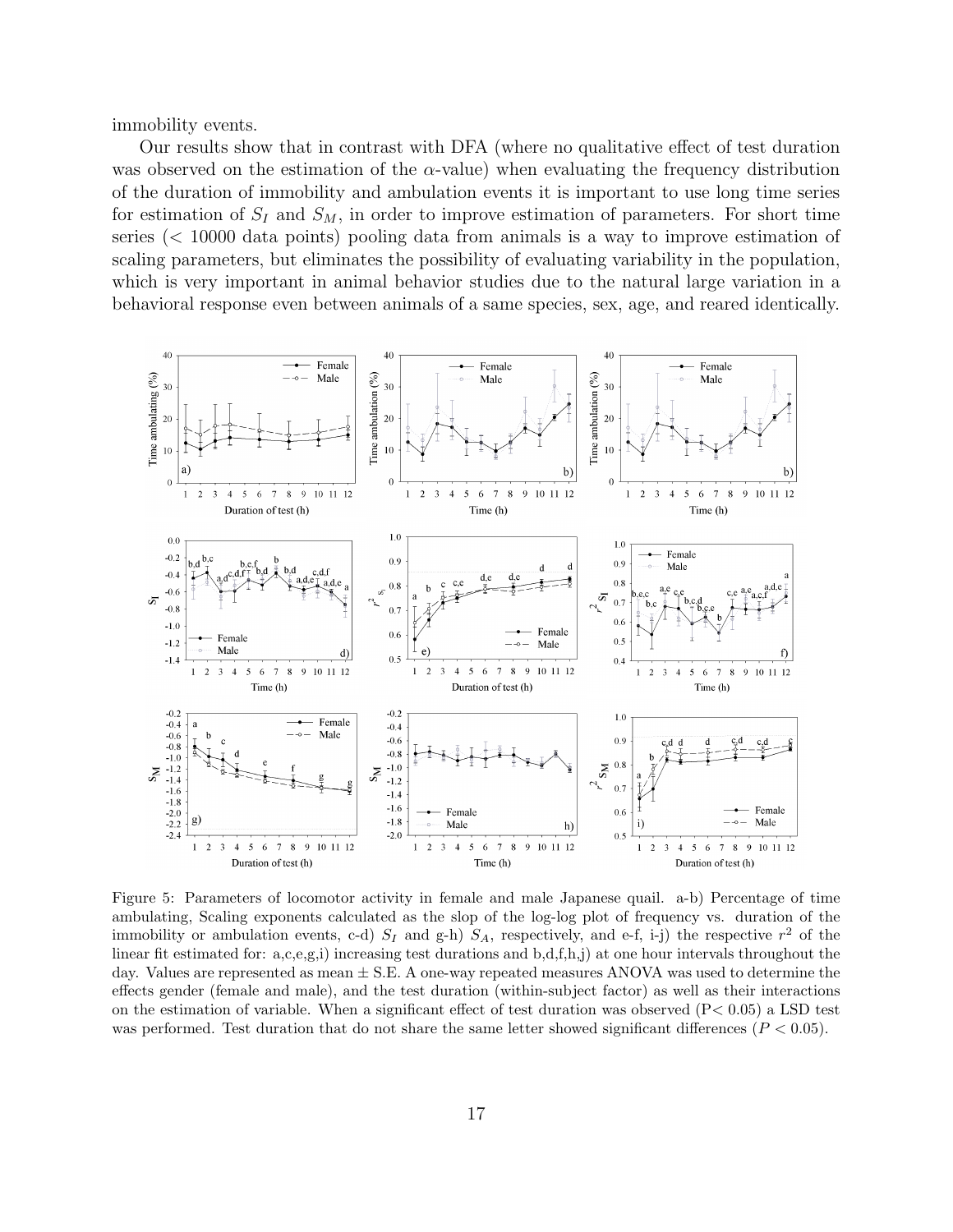

Figure 6: Parameters of locomotor activity of mosquito larvae of Culex quinquefasciatus. a-b) Percentage of time ambulating, Scaling exponents calculated as the slop of the log-log plot of frequency vs. duration of the immobility or ambulation events, c-d)  $S_I$  and g-h)  $S_A$ , respectively, and e-f, i-j) the respective  $r^2$  of the linear fit estimated for:  $a,c,e,g,i$ ) increasing test durations and  $b,d,f,h,j$  at one hour intervals throughout the day. Values are represented as mean  $\pm$  S.E. b) A one-way repeated measures ANOVA was used to determine the effects water treatment (distilled or source water), and test duration (within-subject factor) as well as their interactions on the estimation of the variable. When a significant effect of test duration was observed  $(P < 0.05)$  a LSD test was performed. Test duration that do not share the same letter showed significant differences  $(P < 0.05)$ .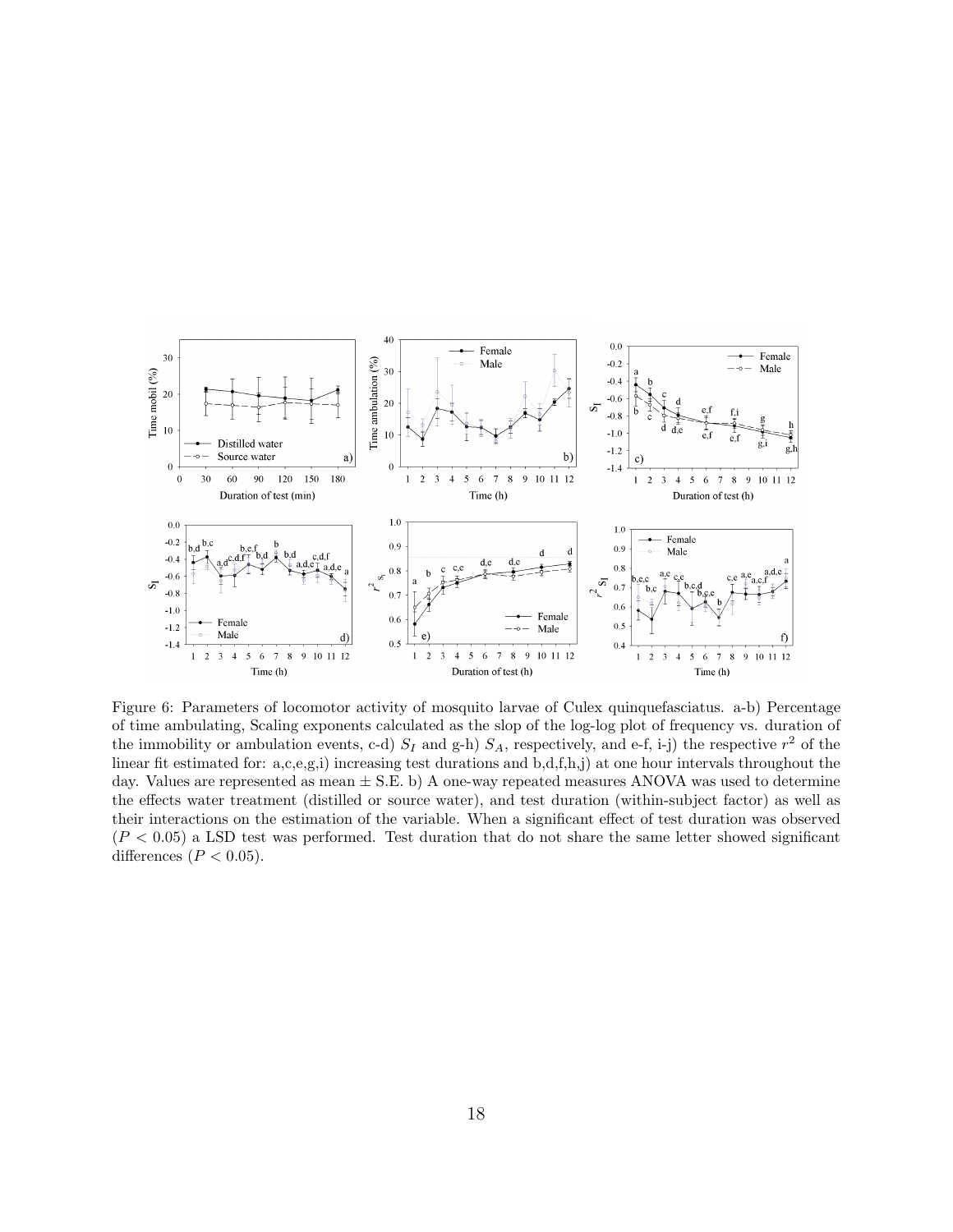#### 6. Summary

The goal of this paper was to evaluate the presence of long-range correlation in animal behavior time series, in particular the temporal pattern of locomotor activity of Japanese quail (Coturnix coturnix) and mosquito larva (Culex quinquefasciatus), using DFA. In our study, we discuss the following points: 1) the establishment by hypothesis testing of the absence of short-term correlation, 2) the accuracy of line regression estimation in the log-log plot of the fluctuation function, 3) the elimination of artificial crossovers in the fluctuation function, and 4) the influence of length of the time series in the accuracy of estimation. These aspects have been previously studied using different systems such as statistical model systems [14,22,23,39,40], temperature records [14], DNA sequences [30, 37], cardiac RR interval time series [39] or in financial economics [38], but to our knowledge this is the first time these aspects have been systematically studied directly in animal behavior experiments.

In this study, we observed by hypothesis testing that the existence of long-range correlations for all series was statistically significant at level 5%. We also studied artificial crossover with several detrending order.

Many authors have stated that the length of the time series is the most alarming factor when determining accuracy in scaling properties estimation. Short time series can suggest long-range correlation just because the series has not reached its plateau. Thus, many authors have suggested the use of DFA only with long series. In our case, the Japanese quail (Coturnix coturnix) behavior can be monitored during relatively long periods of time without any significant change in experimental conditions. Mosquito larva (Culex quinquefasciatus) changes its behavior after a significant number of hours, so test duration is mandatory restricted.

We also compared DFA to another fractal analysis, frequency distribution of the duration of behavioral events. Our results show that when using this frequency statistic, long time series are very important for obtaining high accuracy in the estimation of  $S_I$  and  $S_M$ . With DFA, there was no qualitative effect of test duration when evaluating the frequency distribution of the duration of immobility and ambulation events.

# 7. Acknowledgements

This research was supported by grants from FONCYT, SECyT UNC and CONICET, Argentina. JMK, AGF, RG and RHM are career members of CONICET, Argentina. JMK is corresponding author.

# References

- [1] C.K. Peng, S.V. Buldyrev, S. Havlin, M. Simons, H.E. Stanley, A.L. Goldberger, Mosaic organization of DNA nucleotides, Phys. Rev. E 49 (1994) 1685-1689.
- [2] A.L. Goldberger, L.A.N. Amaral, J.M. Hausdorff, P.C. Ivanov, C.K. Peng, H.E. Stanley, Fractal dynamics in physiology: Alterations with disease and aging, Proc. Natl. Acad. Sci. U. S. A. 99 (2002) 2466-2472.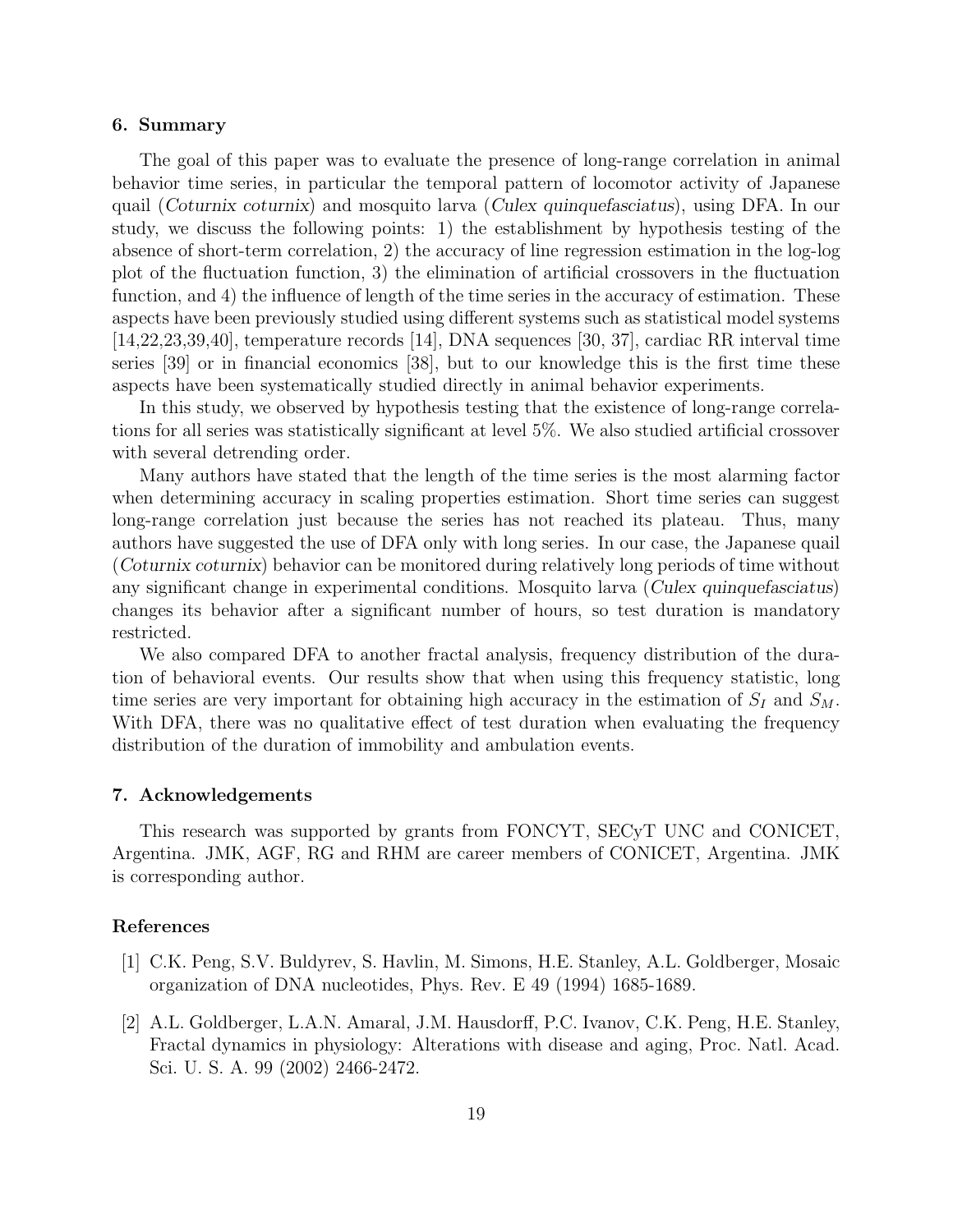- [3] P.C. Ivanov, L.A. Nunes Amaral, A.L. Goldberger, S. Havlin, M.G. Rosenblum, H.E. Stanley, Z.R. Struzik, From 1/f noise to multifractal cascades in heartbeat dynamics, Chaos 11 (2001) 641-652.
- [4] S. Blesic, S. Milosevic, D. Stratimirovic, M. Ljubisavljevic, Detecting long-range correlations in time series of neuronal discharges, Physica A 330 (2003) 391-399.
- [5] J.M. Hausdorff, Y. Ashkenazy, C.K. Peng, P.C. Ivanov, H.E. Stanley, A.L. Goldberger, When human walking becomes random walking: fractal analysis and modelling of gait rhythm fluctuations, Physical A 302 (2001) 138-147.
- [6] J.M. Hausdorff, S.L. Mitchell, R. Firtion, C.K. Peng, M.E. Cudkowicz, J.Y. Wei, A.L. Goldberger, Altered fractal dynamics of gait: reduced stride-interval correlations with aging and Huntington's disease, J. Appl. Physiol. 82 (1997) 262-269.
- [7] C.L. Alados, M.A. Huffman, Fractal long-range correlations in behavioural sequences of wild chimpanzees: a non-invasive analytical tool for the evaluation of health, Ethology 106 (2000) 105-116.
- [8] C.L. Alados, D.N. Weber, Lead effects on the predictability of reproductive behaviour in fathead minnows: a mathematical model, Environ. Toxicol. Chem. 18 (1999) 2392-2399.
- [9] G.A. María, J. Escós, C.L. Alados, Complexity of behavioural sequences and their relation to stress conditions in chickens: a non-invasive technique to evaluate animal welfare, Appl. Anim. Behav. Sci. 86 (2004) 93-104.
- [10] K.M. Rutherford, M. Haskell, C. Glasbey, R.B. Jones, A. Lawrence, Detrended fluctuation analysis of behavioural responses to mild acute stressors in domestic hens, Appl. Anim. Behav. Sci. 83 (2003) 125-139.
- [11] K.M. Rutherford, M. Haskell, C. Glasbey, R.B. Jones, A. Lawrence, Fractal analysis of animal behaviour as an indicator of animal welfare, Anim. Welf. 13 (2004) S99-103.
- [12] K.M. Rutherford, M.J. Haskell, C. Glasbey, A.B. Lawrence, The responses of growing pigs to a chronic-intermittent stress treatment, Physiol. Behav. 89 (2006) 670-680.
- [13] F.G. Schmitt, L. Seuronta, J.-S. Hwangb, S. Souissia, L.-C. Tseng, Scaling of swimming sequences in copepod behavior: Data analysis and simulation, Physica A 364 (2006) 287-296.
- [14] D. Maraun, H.W. Rust, J. Timmer, Tempting long-memory on the interpretation of DFA results, Nonlinear Proc. Geoph. 11 (2004) 495-503.
- [15] K.K.L. Ho, G.B. Moody, C.K. Peng, J.E. Mietus, M.G. Larson, D. Levy, A.L. Goldberger, Predicting survival in heart failure case and control subjects by use of fully automated methods for deriving nonlinear and conventional indices of heart rate dynamics, Circulation 96 (1997) 842-848.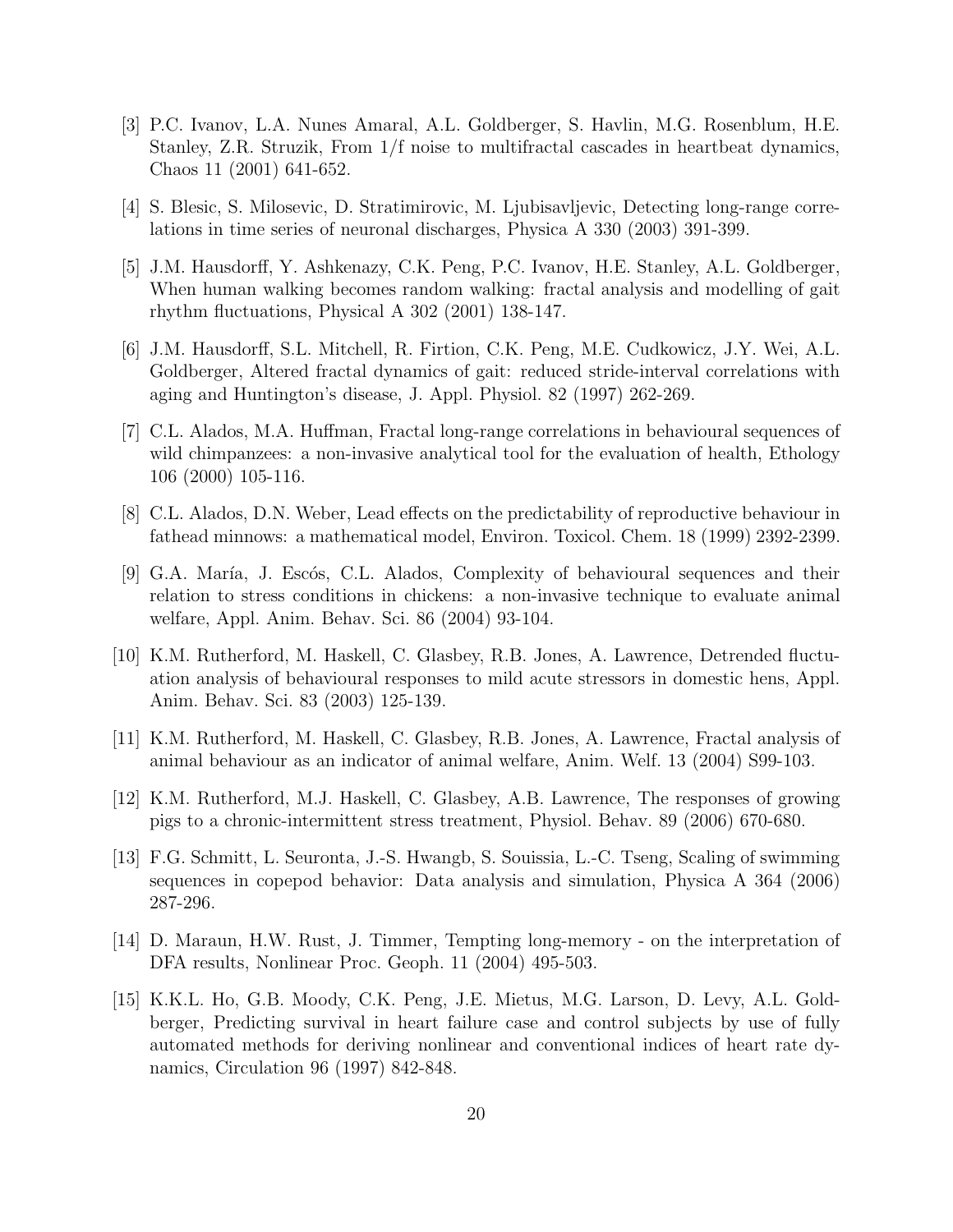- [16] C.K. Peng, J.M. Hausdorff, A.L. Goldberger, Fractal mechanisms in neural control: human heartbeat and gait dynamics in health and disease, in: J. Walleczek (Ed.) Self-Organized Biological Dynamics and Nonlinear Control, Cambridge University Press, Cambridge, 2000, pp. 66-96.
- [17] J.M. Kembro, R.H. Marin, J.A. Zygadlo, R.M. Gleiser, Effects of the essential oils of Lippia turbinata and Lippia polystachya (Verbenaceae) on the temporal pattern of locomotion of the mosquito Culex quinquefasciatus (Diptera: Culicidae) larvae, Parasitol. Res. 104 (2009) 1119-1127.
- [18] J.M. Kembro, M.A. Perillo, R.H. Marín, Análisis de fluctuación con eliminación de tendencias en estudios de comportamiento animal: los efectos de la inactividad inducida por estr´es, Actas Acad. Nac. Cs. 14 (2009) 109-116.
- [19] J.M. Kembro, M.A. Perillo, P.A. Pury, D.G. Satterlee, R.H. Marin, Fractal analysis of the ambulation pattern of Japanese quail, Br. Poult. Sci. 50 (2009) 161-170.
- [20] J.M. Kembro, D.G. Satterlee, J.B. Schmidt, M.A. Perillo, R.H. Marin, Open-field temporal pattern of ambulation in Japanese quail genetically selected for contrasting adrenocortical responsiveness to brief manual restraint, Poult. Sci. 87 (2008) 2186-2195.
- [21] R. Ferri, F. Rundo, O. Bruni, M.G. Terzano, C.J. Stam, Dynamics of the EEG slowwave synchronization during sleep, Clin. Neurophysiol. 116 (2005) 2783-2795.
- [22] K. Hu, P.C. Ivanov, Z. Chen, P. Carpena, H.E. Stanley, Effect of trends on detrended fluctuation analysis, Phys. Rev. E 64 (2001) 011114 (011119 pages).
- [23] J.W. Kantelhard, E. Koscielny-Bunde, H.H.A. Rego, S. Havlin, A. Bunde, Detecting long-range correlations with detrended fluctuation analysis, Physica A 295 (2001) 441- 454.
- [24] B.L. Cole, Fractal time in animal behaviour: the movement activity of Drosophila, Anim. Behav. 50 (1995) 1317-1324.
- [25] C.S. Daw, C.E.A. Finney, E.R. Tracy, A review of symbolic analysis of experimental data, Rev. Sci. Instr. 74 (2003) 915-930.
- [26] P. Faure, H. Neumeister, D.S. Faber, H. Korn, Symbolic analysis of swimming trajectories revels scale invariance and provides a model for fish locomotion, Fractals 11 (2003) 233-243.
- [27] J.M. Kembro, D.A. Guzman, M.A. Perillo, R.H. Marin, Temporal pattern of locomotor activity recuperation after administration of propofol in Japanese quail (Coturnix coturnix japonica), Res. Vet. Sci. 93 (2012) 156-162.
- [28] F.J. Gerber, D.R. Barnard, R.A. Ward, Manual for mosquito rearing and experimental techniques, Am. Mosq. Control Assoc. Bull. 5 (1994) 1-98.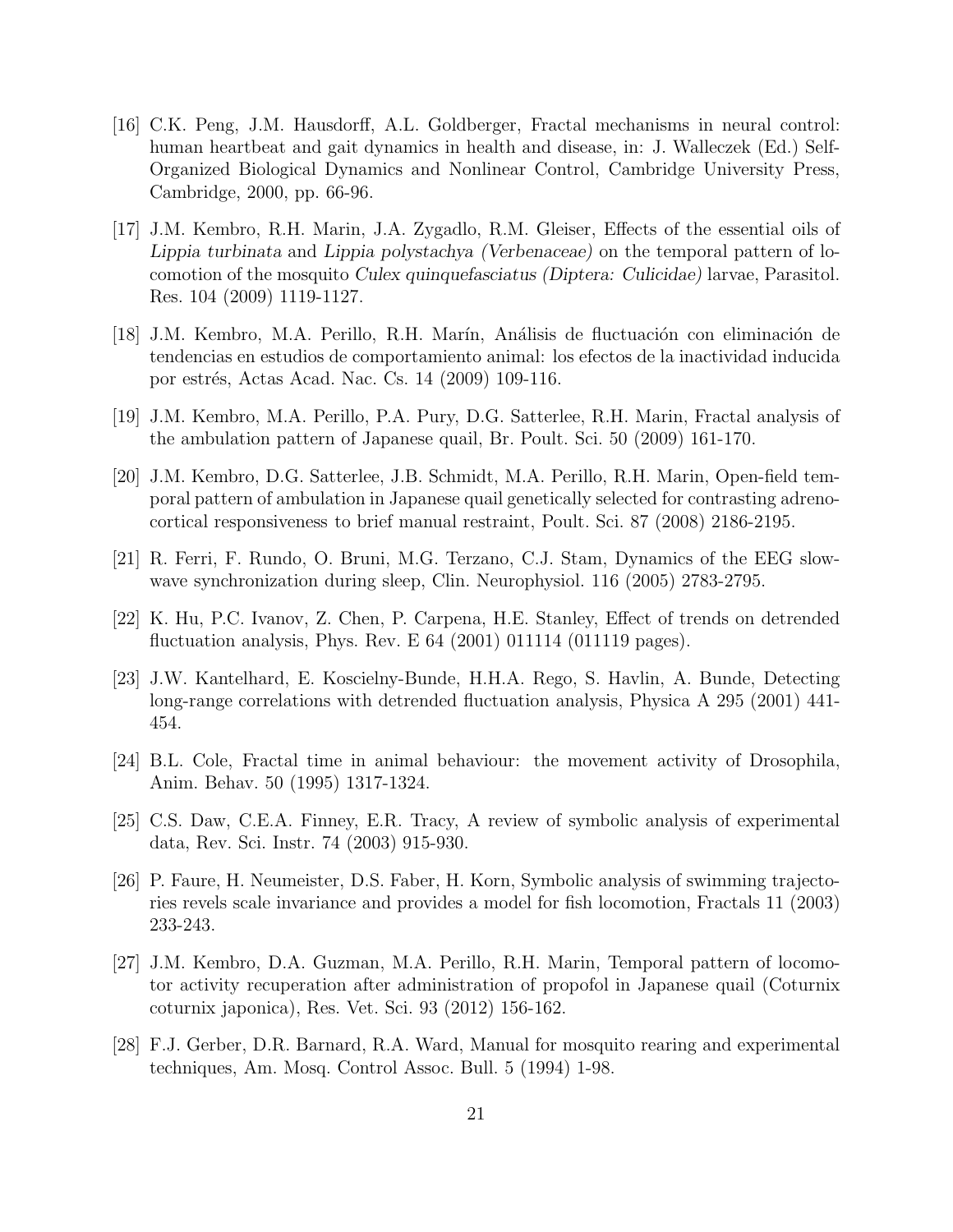- [29] R. Lopes, I. Bhouri, S. Maouche, P. Dubois, M.H. Bedoui, N. Betrouni, Multidimensional models for methodological validation in multifractal analysis, Math. Model Nat. Phenom. 3 (2008) 33-47.
- [30] N. Crato, R.R. Linhares, S.R.C. Lopes, Statistical properties of detrended fluctuation analysis, J. Statist. Comput. Simul. 80 (2010) 625-641.
- [31] A. Bashan, R. Bartsch, J.W. Kantelhardt, S. Havlin, Comparison of detrending methods for fluctuation analysis, Physica A 387 (2008).
- [32] Z. Wu, N.E. Huang, S.R. Long, C.K. Peng, On the trend, detrending, and variability of nonlinear and nonstationary time series, Proc. Natl. Acad. Sci. U. S. A. 104 (2007) 14889-14894.
- [33] SPSS, SigmaPlot 2001 users guide. Version 7.0, in, Jaendel Scientific. SPSS Science Inc, Chicago, IL, 2001.
- [34] J.T. Cavanaugh, N. Kochi, N. Stergiou, Nonlinear analysis of ambulatory activity patterns in community-dwelling older adults, J. Gerontol. A. Biol. Sci. Med. Sci. 65 (2011) 197-203.
- [35] C. Anteneodo, D.R. Chialvo, Unraveling the fluctuations of animal motor activity, Chaos 19 (2009) 033123.
- [36] A. Harnos, G. Horvath, A.B. Lawrence, G. Vattay, Scaling and intermittency in animal behavior, Physica A 286 (2000) 312-320.
- [37] S.R.C. Lopes, M.A. Nunes, Long memory analysis in DNA sequences, Physica A 361 (2006) 596-588.
- [38] R. Weron, Estimating long range dependence: finite sample properties and confidence intervals, Physica A 312 (2002) 285-299.
- [39] M.E. Torres, P. Abry, Comparison of different methods for computing scaling parameter in the presence of trends. Proceedings XIV Congreso Argentino de Bioingeniería y III Jornadas de Ingeniería Clínica. Córdoba, Argentina, 2003, pp 1-8.
- [40] D. Vjushina, R.B. Govindana, R.A. Monettia, S. Havlina , A. Bundeb, Scaling analysis of trends using DFA, Physica A 302 (2001) 234-243.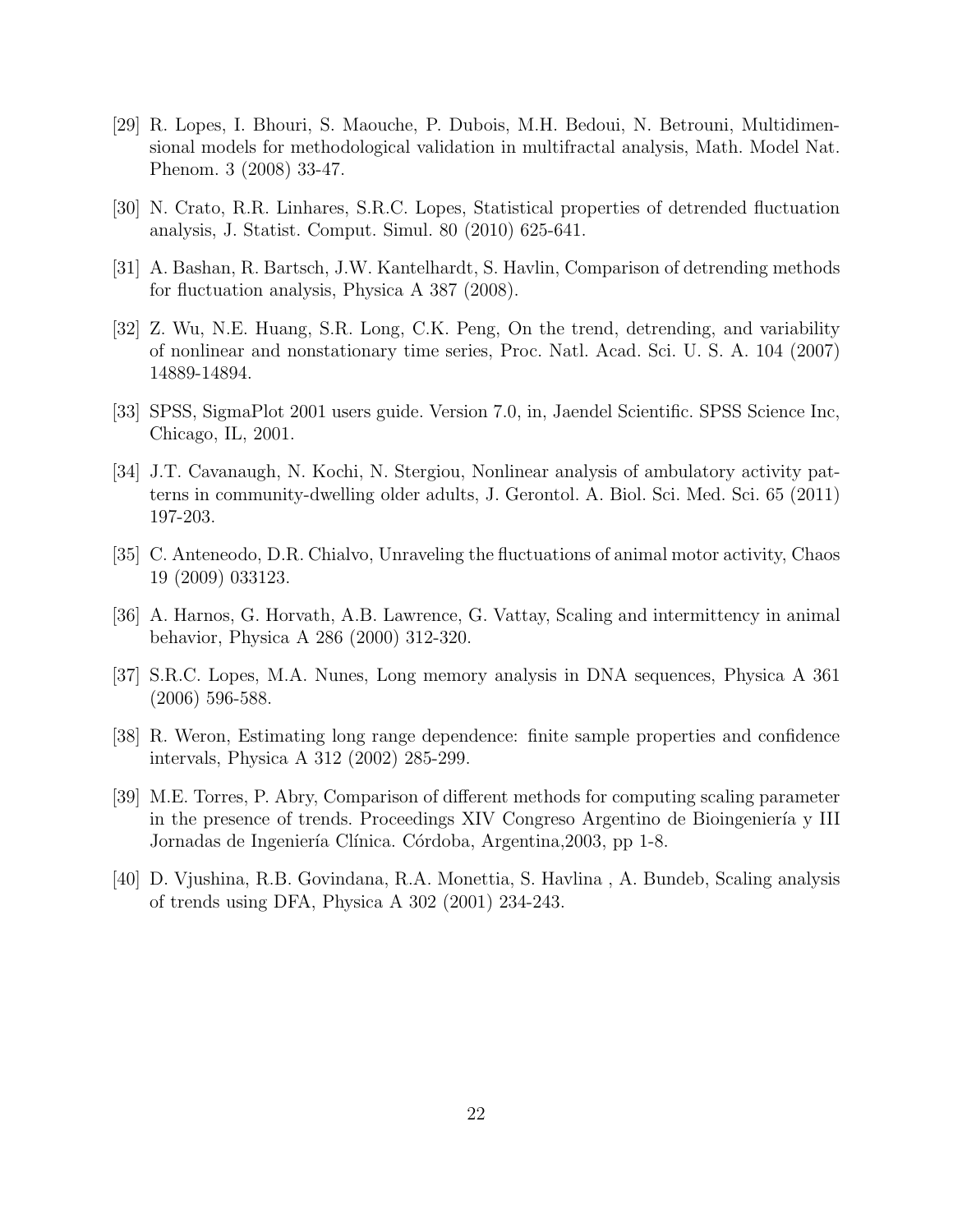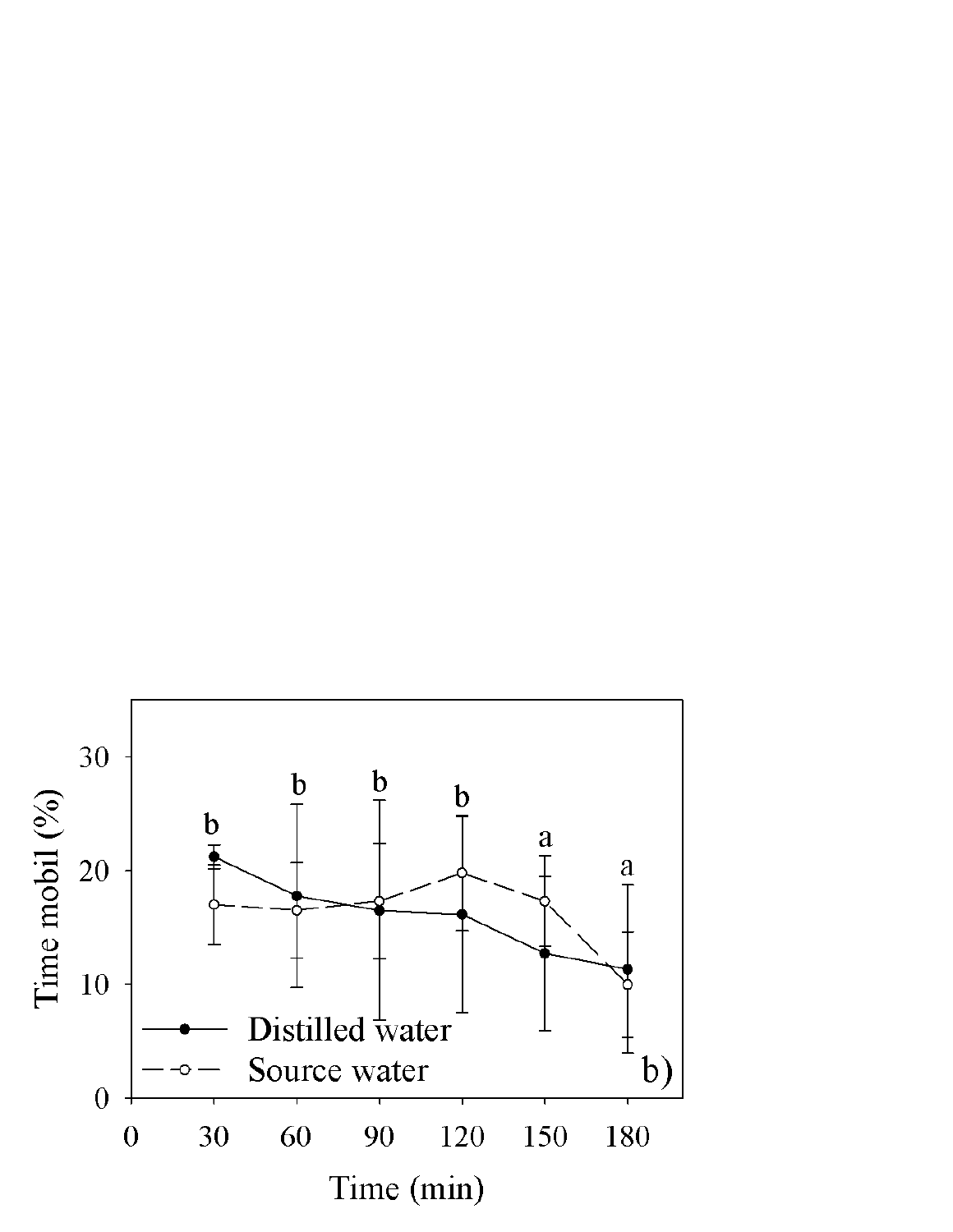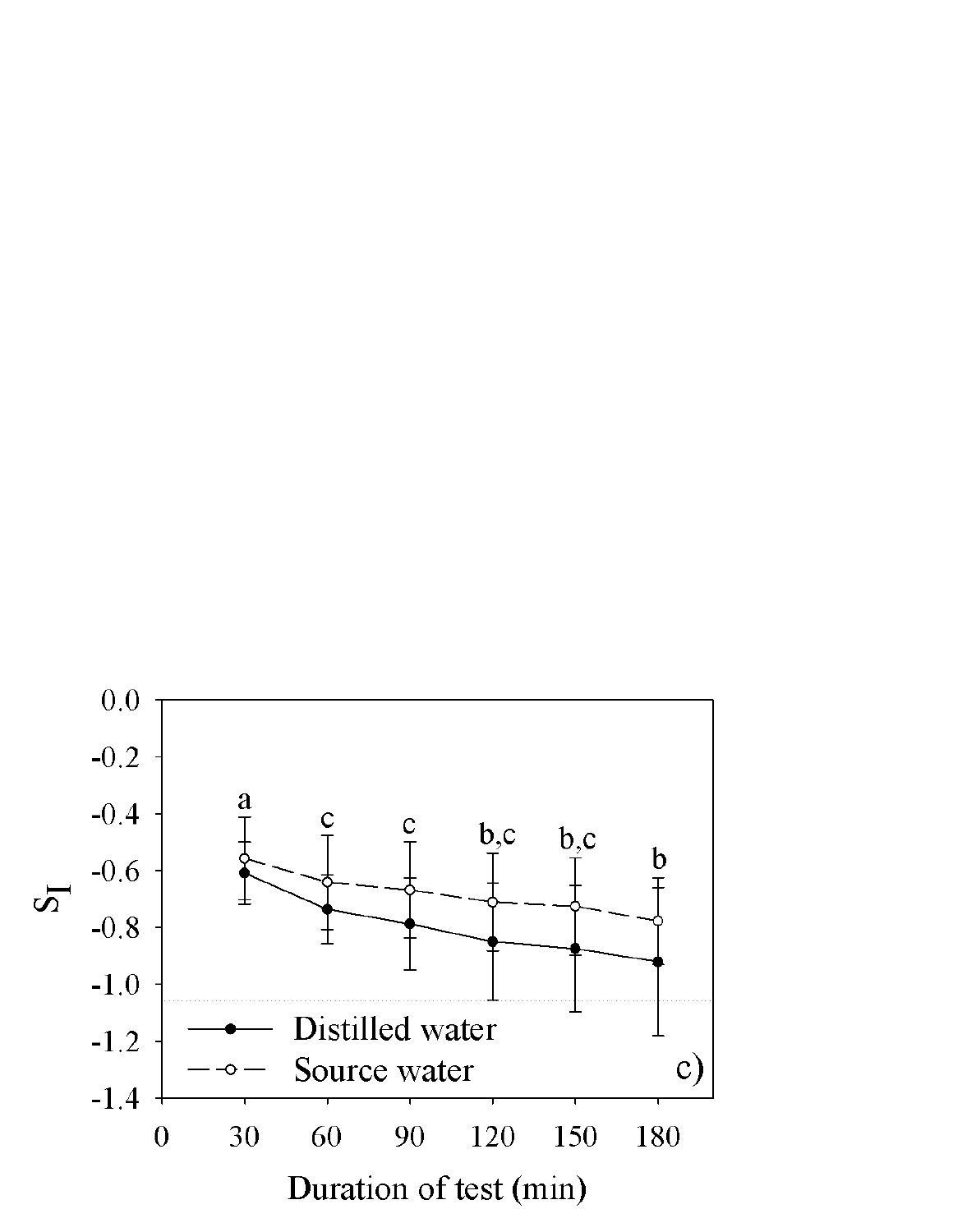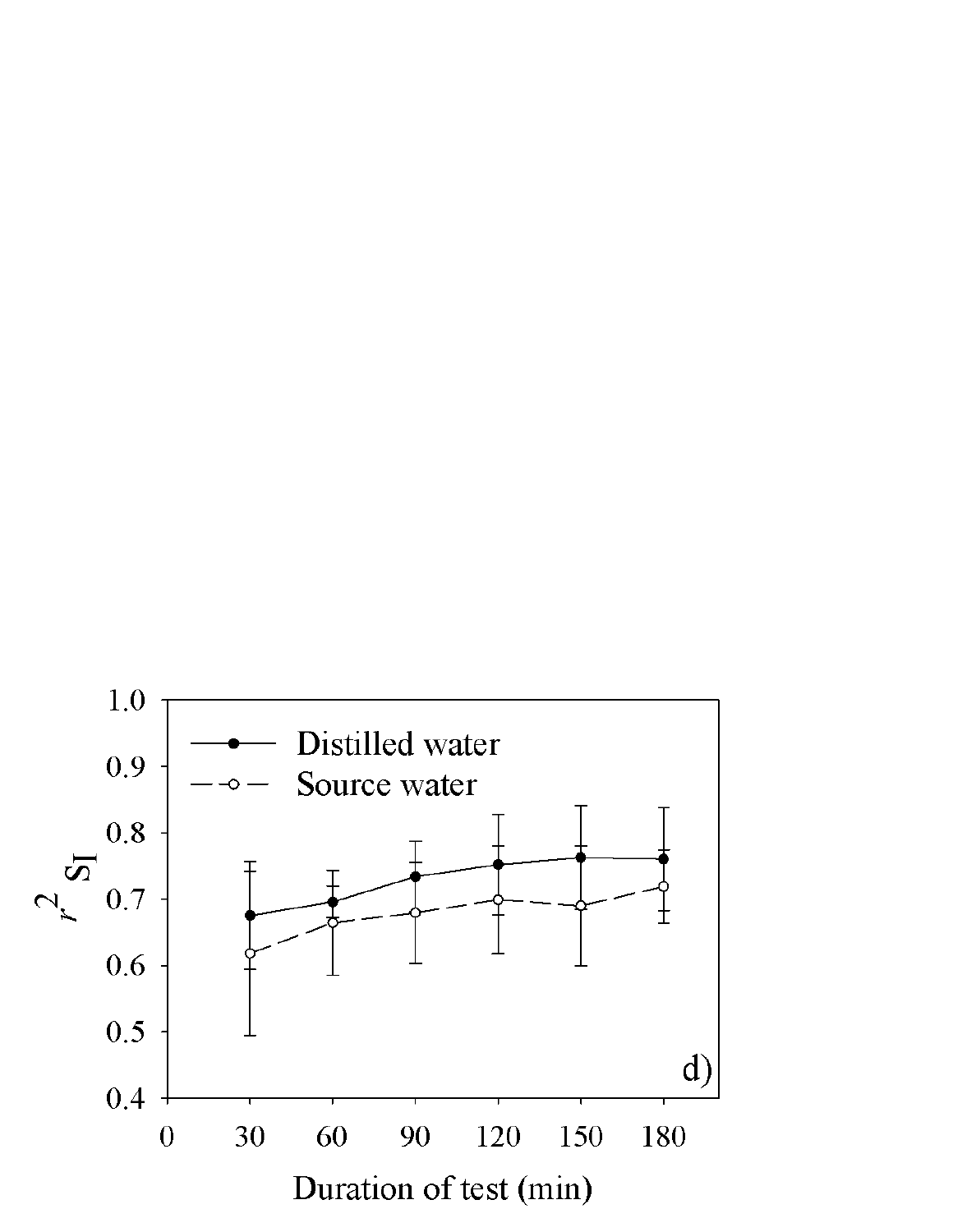